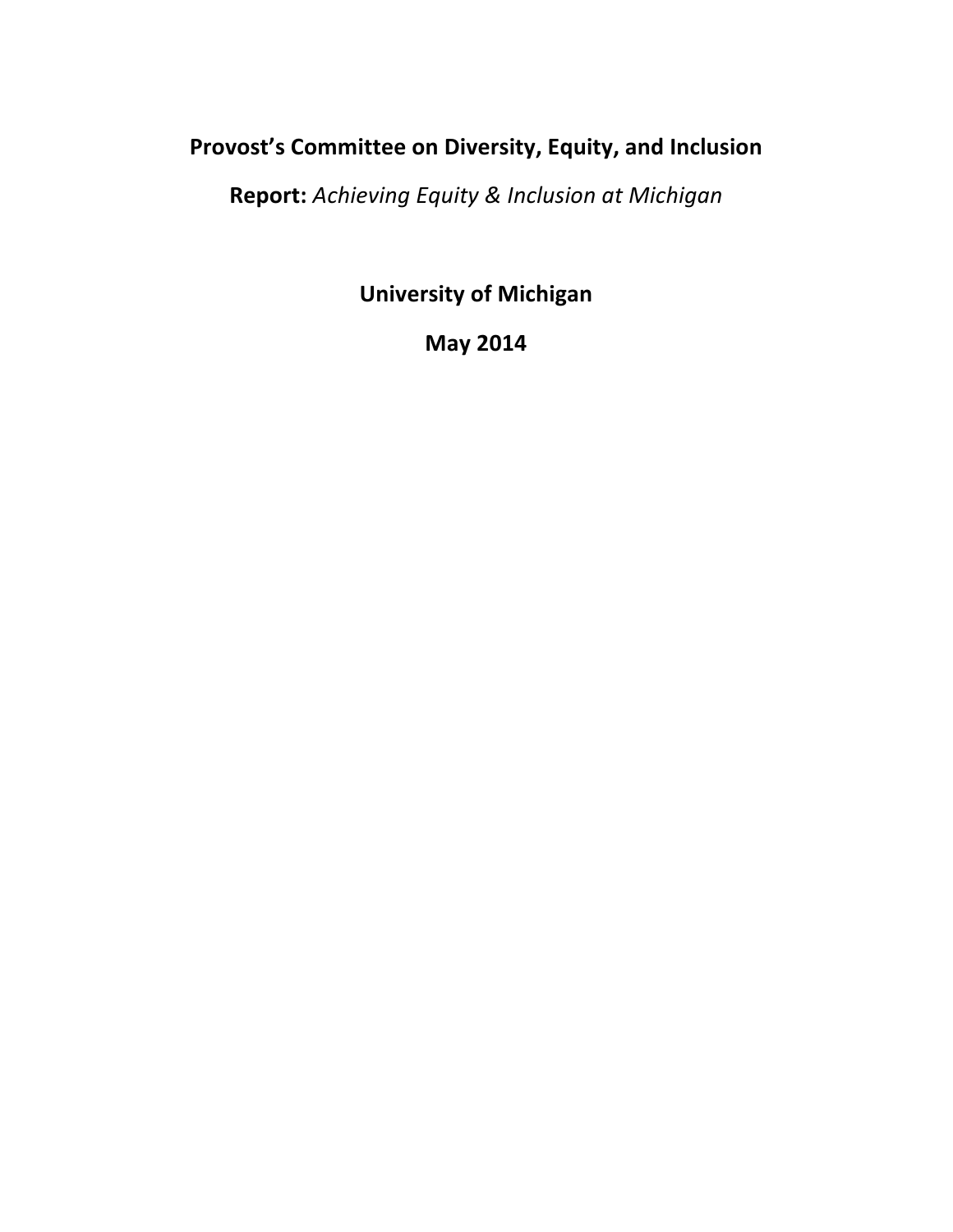## University of Michigan Provost's Committee on Diversity, Equity, and Inclusion

Chair 

Robert Sellers, Professor and Chair, Department of Psychology

#### Members

Marlyse Baptista, Professor of Afroamerican and African Studies & Linguistics Barry Checkoway, Professor of Social Work and Urban & Regional Planning Dilip Das, Committee Staff, Assistant Vice Provost for Academic Affairs Adam Eickmeyer - Student, LSA/School of Public Health LaGina Gause, Doctoral Student, Joint Program in Political Science & Public Policy Steve Grafton, President & CEO, U-M Alumni Association Graham Rex Holland, Professor of Dentistry Elizabeth James, Program Manager, Department of Afroamerican and African Studies Karyn Lacy, Associate Professor of Sociology and Afroamerican and African Studies Ashley Lucas, Associate Professor of Theatre and Drama; Director, Prison Creative Arts Arno Kumagai, Professor of Internal Medicine and Medical Education Shobita Parthasarathy, Associate Professor of Public Policy Ken Powell, Professor of Aerospace Engineering David Wooten, Professor of Marketing, Ross School of Business Frank Yates, Professor of Psychology and Professor of Business Administration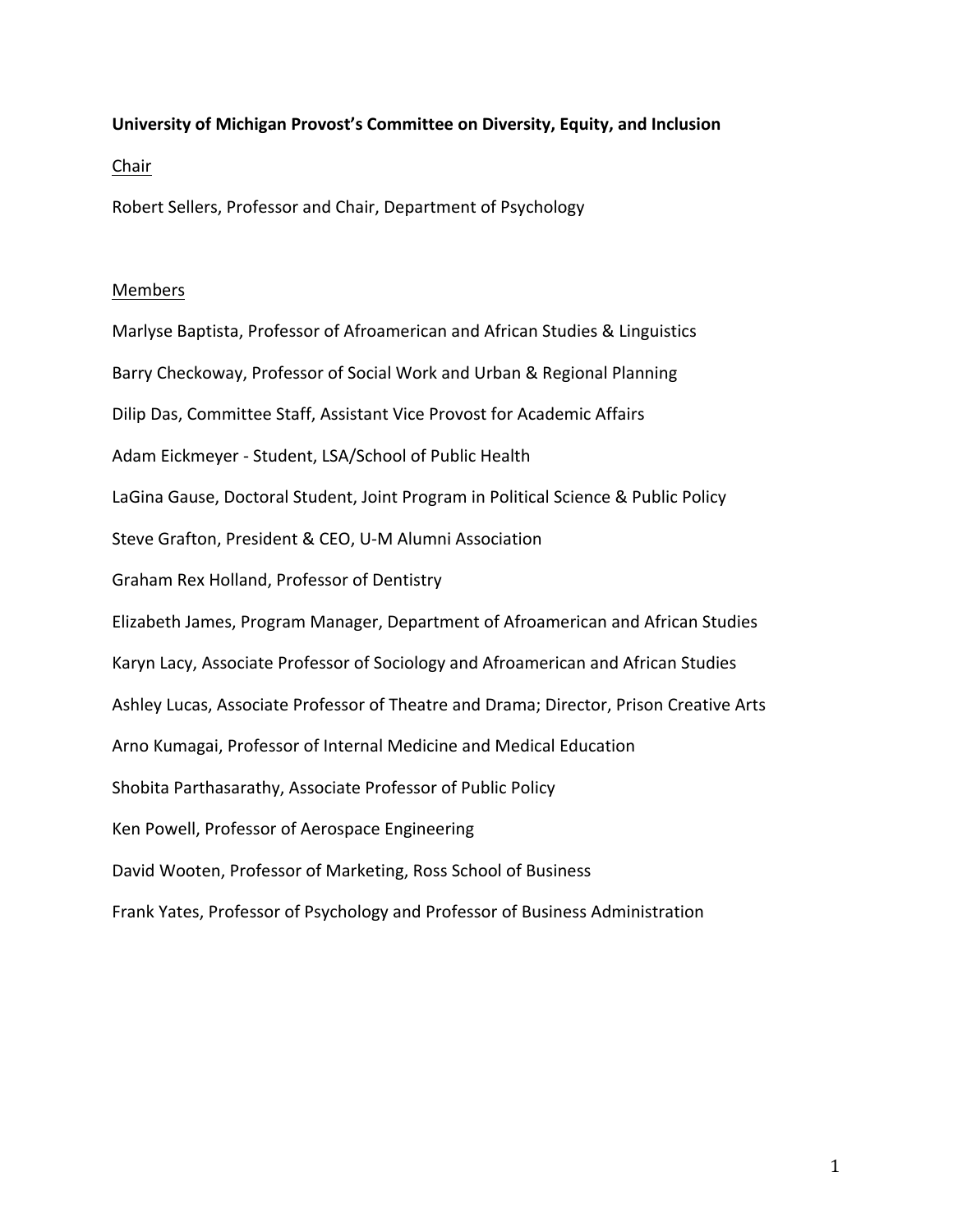# **Executive Summary**

We celebrate and promote diversity in all its forms, seeking the understanding and perspective that distinct life experiences bring....in which ideas may be freely expressed and challenged, and all people are welcomed, respected and nurtured in their academic and social development.

*University of Michigan Vision Statement<sup>1</sup>* 

There is considerable evidence of the University of Michigan's commitment to its public flagship role of providing access to excellence in education, research, and service for *all* the people of Michigan and the world<sup>2</sup>. The University has a commendable, often inspiring record of responding to public needs – *of leading* – where others may shrink away. In many cases, those public needs were also articulated by U-M students<sup>3</sup>.

U-M students have again raised their voices and provided the University with an opportunity to respond to a significant set of needs: the consistent decline in the number of enrolled underrepresented minority students and the consistent reports, among students, of an unwelcoming, sometimes hostile, classroom and campus climate for students of color.

The Committee on Diversity, Equity, and Inclusion was appointed in December 2013 by Provost Pollack as one step in the University's response to these student-identified needs. The Committee presents, herein, 13 recommendations for action on reversing declines in underrepresented minority student enrollment and improving the campus climate for all students, faculty, and staff.

The Committee's recommendations are grouped in four sub-sections that are listed here and fully described within the report below. See Appendix A for a summary of recommendations in *table format*. 

# *General Recommendations:*

1. Appoint and charge a Staff Committee on Diversity, Equity, and Inclusion to gather data on staff hiring, promotion, and climate and make recommendations to address consistent reports of an unsupportive or hostile workplace climate, with respect to staff of color and other underrepresented groups at U-M.

<sup>2</sup> An oft-cited example is U-M's defense of affirmative action in the Supreme Court in 2003. A recent example of service to the state is the \$429 million in-kind services provided by the U-M Health System in Fiscal Year 2012 <sup>3</sup> See, for example, Black Action Movement: http://bentley.umich.edu/research/topics/bamdocs.php; Coalition for Tuition Equality: http://www.fordschool.umich.edu/news/?news\_id=1127; and Student of Color Coalition: http://www-

<sup>&</sup>lt;sup>1</sup> U-M Office of the President: http://president.umich.edu/mission.php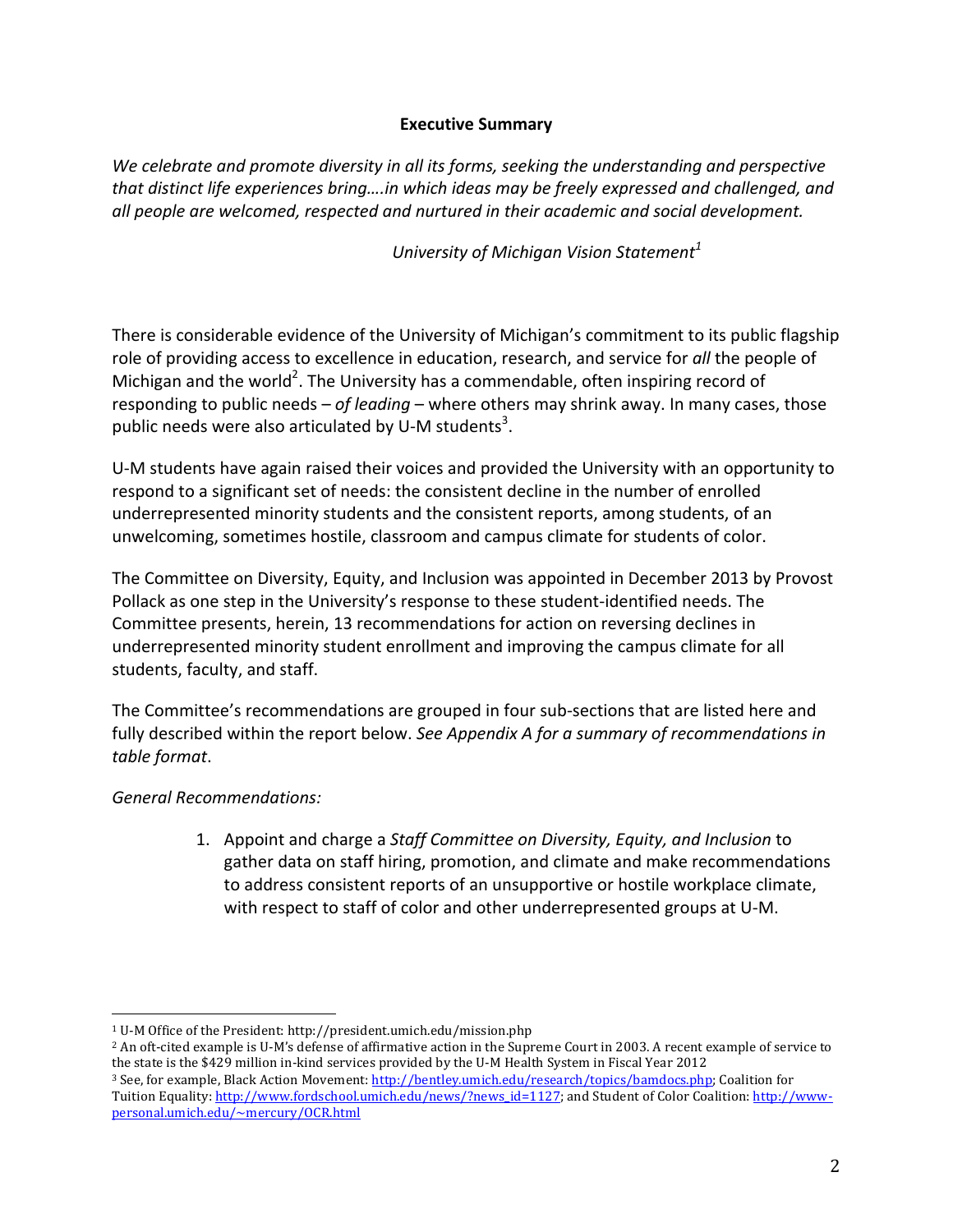- 2. Develop and launch, as part of the Strategic Plan for Diversity, a public campaign led by the President and Provost that *positions diversity and an inclusive campus climate as core values* of the University of Michigan.
- 3. The University launch a public campaign reaffirming the University's commitment to diversity as a core value.
- 4. Hold Schools and Colleges accountable for their performance (or lack thereof) around diversity, as well as continue to provide them with resources and tools to successfully promote diversity.
- 5. The Provost fund a central unit to provide systematic, continuous evaluation of existing diversity and academic support programs.

## *Student Recruitment Recommendations*

- 6. Develop and launch a robust, well-coordinated, long-term academic achievement and recruitment initiative in selected middle and high schools to increase the proportion of underrepresented minority students who apply, are admitted, and enroll at U-M.
- 7. Charge a *Taskforce on Admissions Criteria* to examine existing and alternative admissions criteria and their relationship or correlation to group disparities in educational opportunities.

# *Student Climate & Retention Recommendations*

- 8. Develop and launch the *U-M Excellence in Teaching* professional development program for *all* faculty and instructors. This can include peer-training models focusing on effective practices for inclusive teaching pedagogies.
- 9. Charge a *Taskforce on Student Success* to examine existing academic support structures and make recommendations to achieve *outcome parity* in GPA, intended majors, off-campus/international credit opportunities, and graduation rates for all students.
- 10. Develop, promote, and launch a centralized web portal that provides critical information and resources for students, including students of color and other marginalized groups, with initial foci on academic support structures specific to diverse identities and explicit directions on reporting incidents of harassment and discrimination.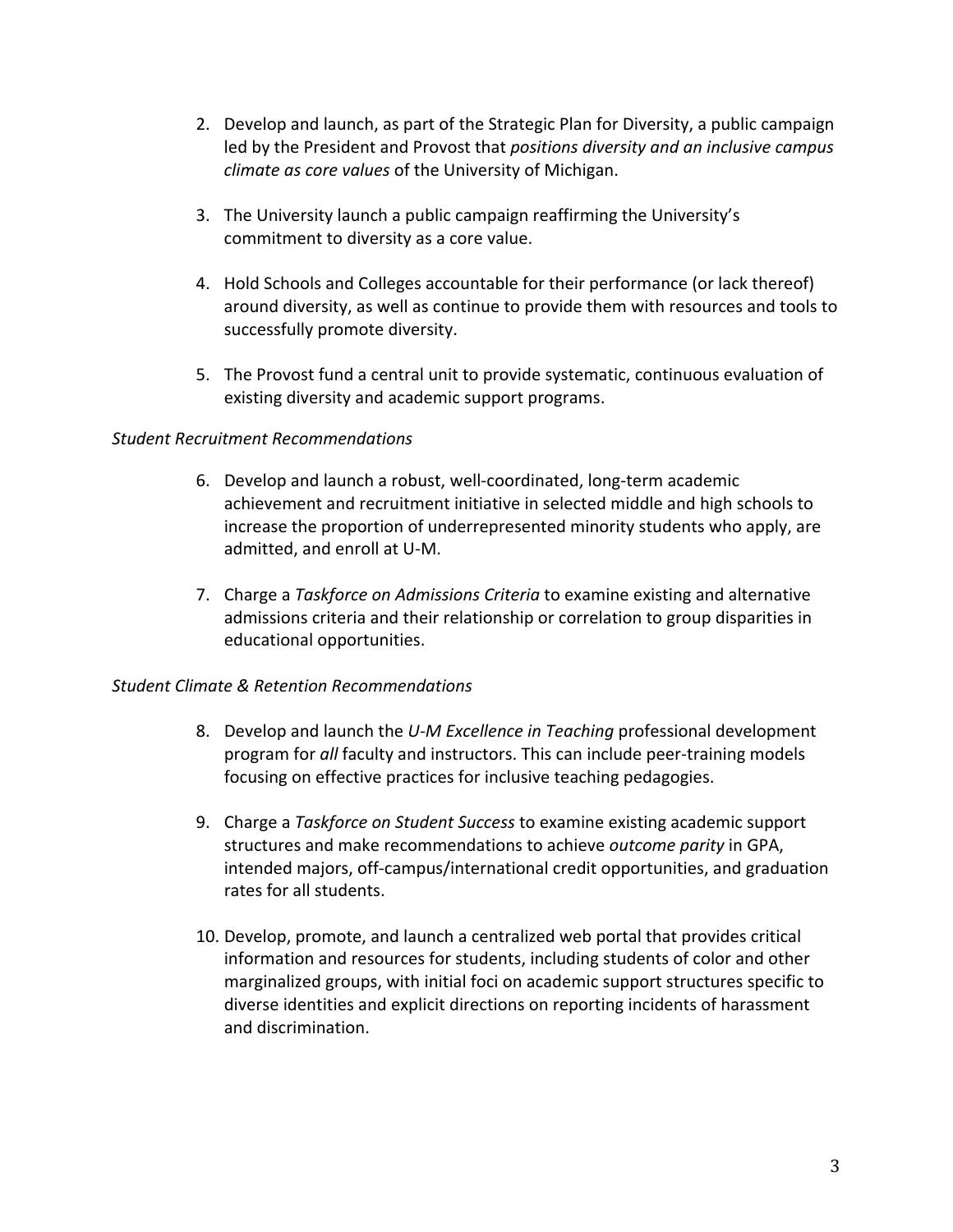## *Faculty Recruitment & Retention Recommendations*

- 11. Require all deans to demonstrate increased participation in the Provost's Faculty Initiative Program (PFIP) and expand funding as needed.
- 12. The Provost require all Schools and Colleges to evaluate their existing faculty search processes and propose new procedures designed specifically to develop more diverse pools of applicants.
- 13. Given that diversity is a core University value, the Provost Office should include materials demonstrating the candidates' diversity-related activities as an explicit requirement for all tenure and promotion dossiers.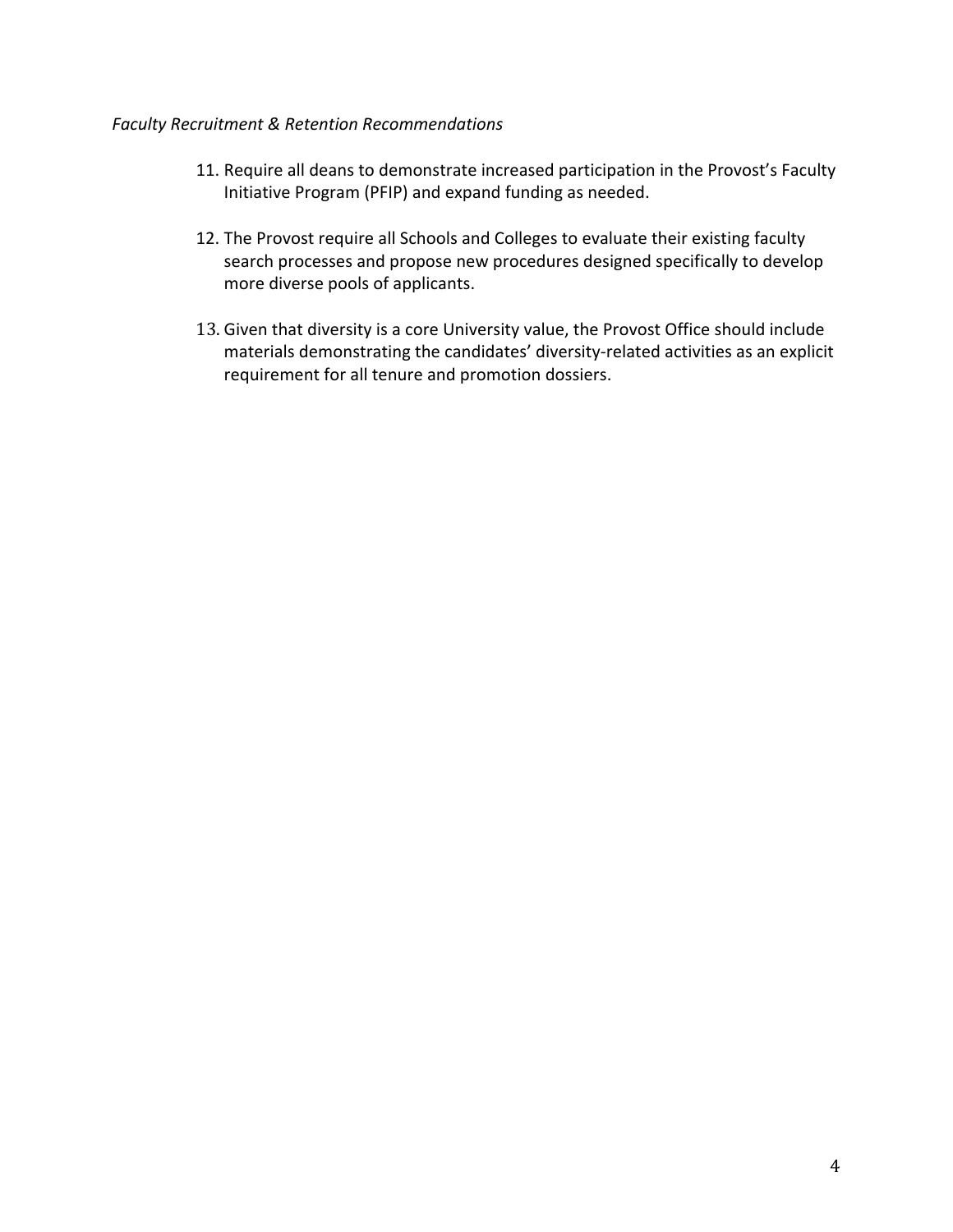## **Committee Purpose and Context**

#### Charge of the Committee:

In December 2013, Provost Martha Pollack charged the Committee on Diversity, Equity, and Inclusion (the Committee) with identifying and recommending 3-5 short term (1-2 years implementation) and 3-5 medium term (2-3 years implementation), high-priority actions to "build a climate of inclusion and address pipeline issues" that impact enrollment. See Appendix *B* for the full charge to the committee.

The Committee was formed in January 2014, and is composed of 11 faculty members from eight Schools and Colleges, one undergraduate student, one graduate student, and two staff members. 

The formation of the Committee followed a series of events on the U-M campus in the Fall 2013 semester that highlighted both the perceived unwelcoming or hostile campus climate for students of color, and the significant, consistent decline in underrepresented minority freshman enrollment, especially for African American and Native American freshmen.

The precipitous fall in enrollment is demonstrated by the gap between the population of school-aged African American children in the state of Michigan, 16%<sup>4</sup>, versus the percentage of freshman African American students enrolled in 2013, 4.12%<sup>5</sup>. Thus, U-M enrolls only one*quarter* of the ratio of school-aged African Americans in the state, down from *one-half* in 1997. See Appendices C-F for detail.

The steepest percentage decline of any minority group in the freshman cohort at U-M, according to self-identified data from the admissions application, is among Native American students, whose percentages have vacillated between 0.2% and 1.0% of all students for the past 25 years. In 2013, *only seven students*, or 0.12%, in the freshman cohort identified as Native American, down from 50 in 2007.

Committee members brought to the process a wealth of experience dealing with diversityrelated issues at U-M and other campuses. At the same time there was significant heterogeneity with respect to the perspectives and orientations of the Committee members. This diversity of perspectives was extremely helpful to the process of developing a broad array of recommendations for the present report.

*Refining the Committee's Charge.* Given the enormity and complexity of the original charge, the composition of the committee, and the short timeframe, one of the initial acts of the committee was to revise the initial charge. The Committee unanimously agreed to recommend

<sup>&</sup>lt;sup>4</sup> Michigan Department of Technology, Management & Budget: http://www.michigan.gov/cgi/0,4548,7-158-54534\_51713\_51714-261003--,00.html

 $5$  U-M Office of the Registrar: http://www.ro.umich.edu/report/13enrollmentsummary.pdf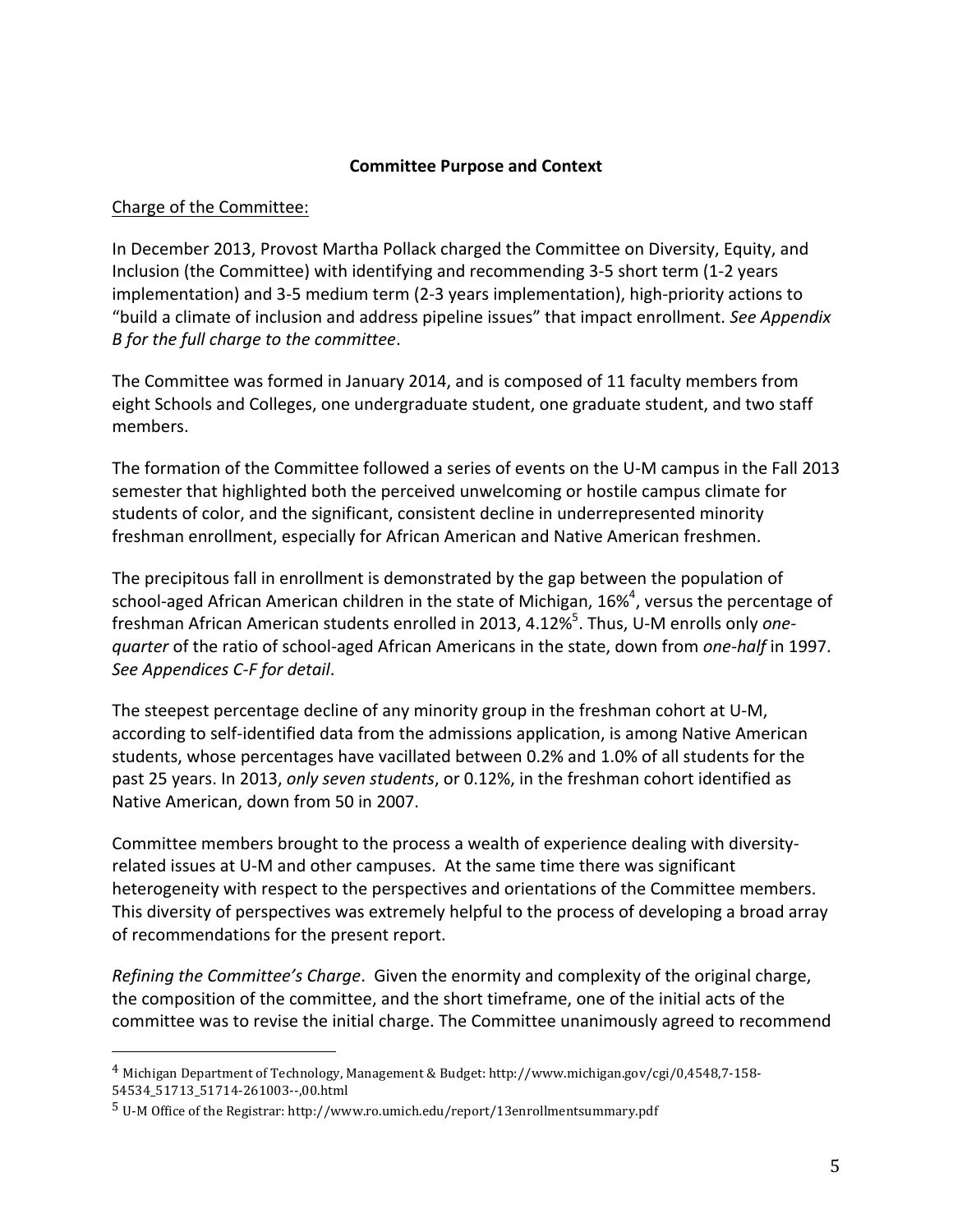in this final report that staff concerns about equity, climate, and diversity should be immediately addressed by a separate committee reporting to both the Provost and the Associate Vice President for Human Resources and led by a staff member and composed largely of staff from across the University. It should be emphasized that the Committee's decision not to take up staff issues in detail in the present charge was in no way based on the belief that staff diversity concerns are in any way less important or less pressing than diversity concerns for students and faculty. In fact, the opposite is true. The Committee felt strongly that staff diversity concerns are every bit as important and pressing as those of students and faculty. Staff concerns are so important and pressing that they deserve the full focus of their own committee led by a staff member and including greater staff representation.

After meeting with the Committee, Provost Pollack agreed to the revision of the original charge to focus specifically on issues of diversity that most directly related to students and faculty at the University of Michigan.

## **Committee Process**

The process leading to the present report included three steps. The first step was to gather as much information as possible from as many different perspectives as possible around issues related to diversity, inclusion, and equity on the campus. The second step was to distill all of the information gathered in step 1 into specific conclusions regarding the state of diversity, equity, and inclusion issues on campus. The third step was then to develop specific recommendations related to the various conclusions that were reached.

The Committee met for the first time on February 17, 2014 and then met weekly for two hours through May 14, 2014. In addition, various subgroups of the Committee met or communicated independently to complete the work of the Committee.

The Committee decided to divide into three subcommittees to address the broad issues and concerns regarding diversity: 1) student recruitment; 2) student retention and success; and 3) faculty recruitment, retention, and success. These three sub-committees included members who had particular interests and experience related to the specific themes.

Specifically, the Committee's focus on student recruitment examined current U-M pipeline issues, admissions criteria, financial aid, as well as existing strategies here and at other peer campuses. 

The Committee's focus on student retention and success examined issues of academic support, social support services on campus, campus climate issues, classroom dynamics, and student experiences. 

Finally, the Committee's work on faculty recruitment, retention, and success focused on unit search processes, faculty mentorship, differential opportunities for educational leadership and advancement, climate, and administrative accountability.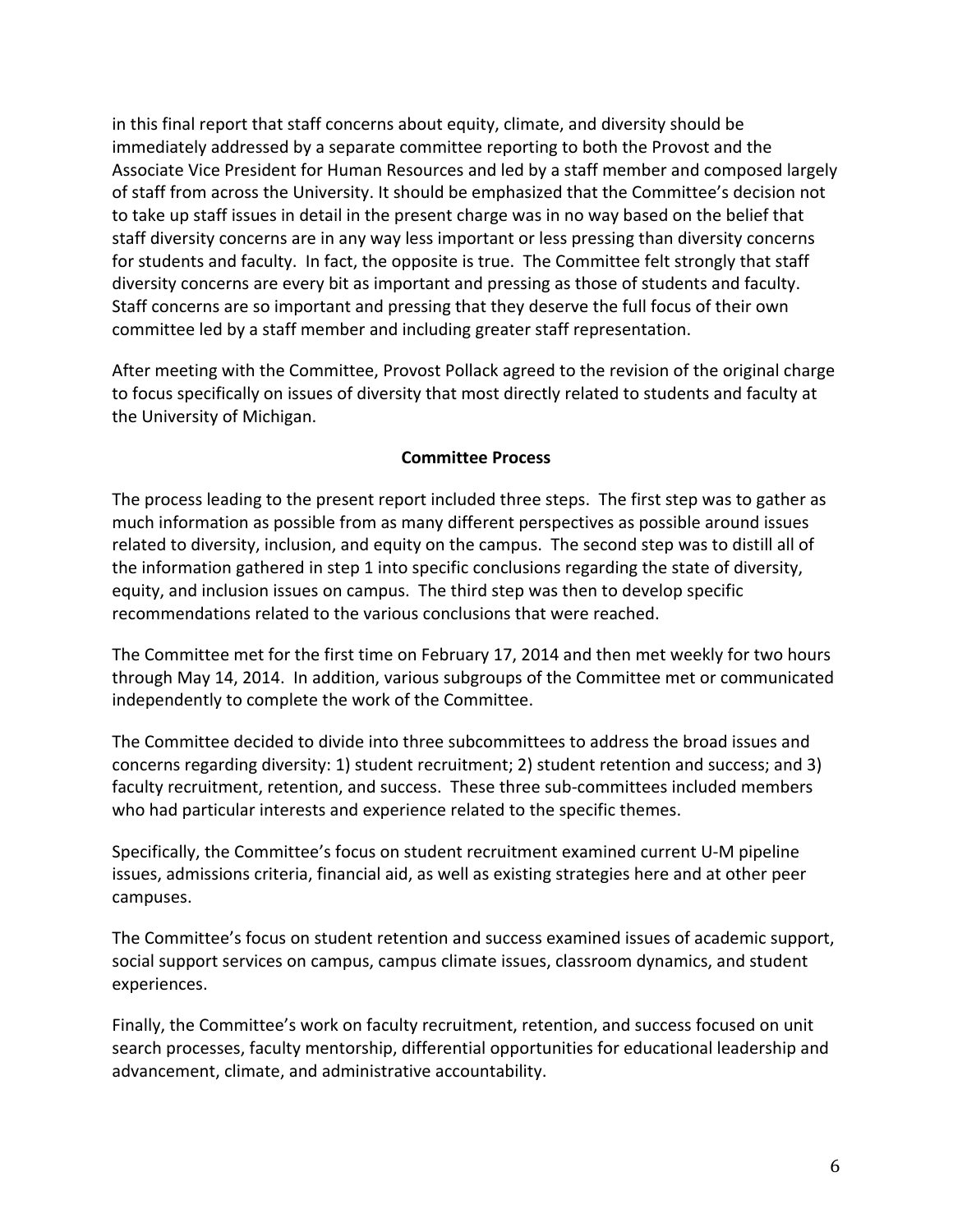# Step 1: Information Gathering

During the data gathering process of Step 1, we had two primary sources of information. The first source was based on archival information compiled by Committee staff at the recommendation of Committee members and the Committee staff. This archival information consisted of relevant reports, articles, and data that was stored on a c-tools site and made available to all Committee members (see Appendices for a copy of the information.) The second source of information came from a series of panel discussions with various stakeholders with relevant expertise and experience relating to the Committee's charge. From February 24 through April 7 the Committee as a whole met with these stakeholders.

The bi-directional discussions were frank, honest, and informational. There is no doubt that the Committee was unable to meet with *ALL* of the individuals on campus who are relevant to the Committee's charge, but the Committee was satisfied that the panel discussions provided a representative picture of the issues at hand. Below are the list of panel members and their affiliations.

## *February 17, 2014*

Martha Pollack, Provost and Executive Vice President for Academic Affairs

### *February 24, 2014*

Lester Monts, Senior Vice Provost for Academic Affairs

Maya Kobersy, Associate General Counsel

### *March 10, 2014*

Ted Spencer, Executive Director, Office of Undergraduate Admissions

Nick Collins, Director, Center for Educational Outreach

Gloria Taylor, Interim Director, Office of Academic Multicultural Initiatives

### *March 17, 2014*

Kelly Maxwell, Co-Director, Program on Intergroup Relations (IGR) and Chair, University Diversity Council 

Cathy Conway-Perrin, Interim Director, Comprehensive Studies Program (CSP)

Dwight Fontenot, Associate Director, CSP and Summer Bridge

Katrina Wade-Golden, Assistant Director, Office of Academic Multicultural Initiatives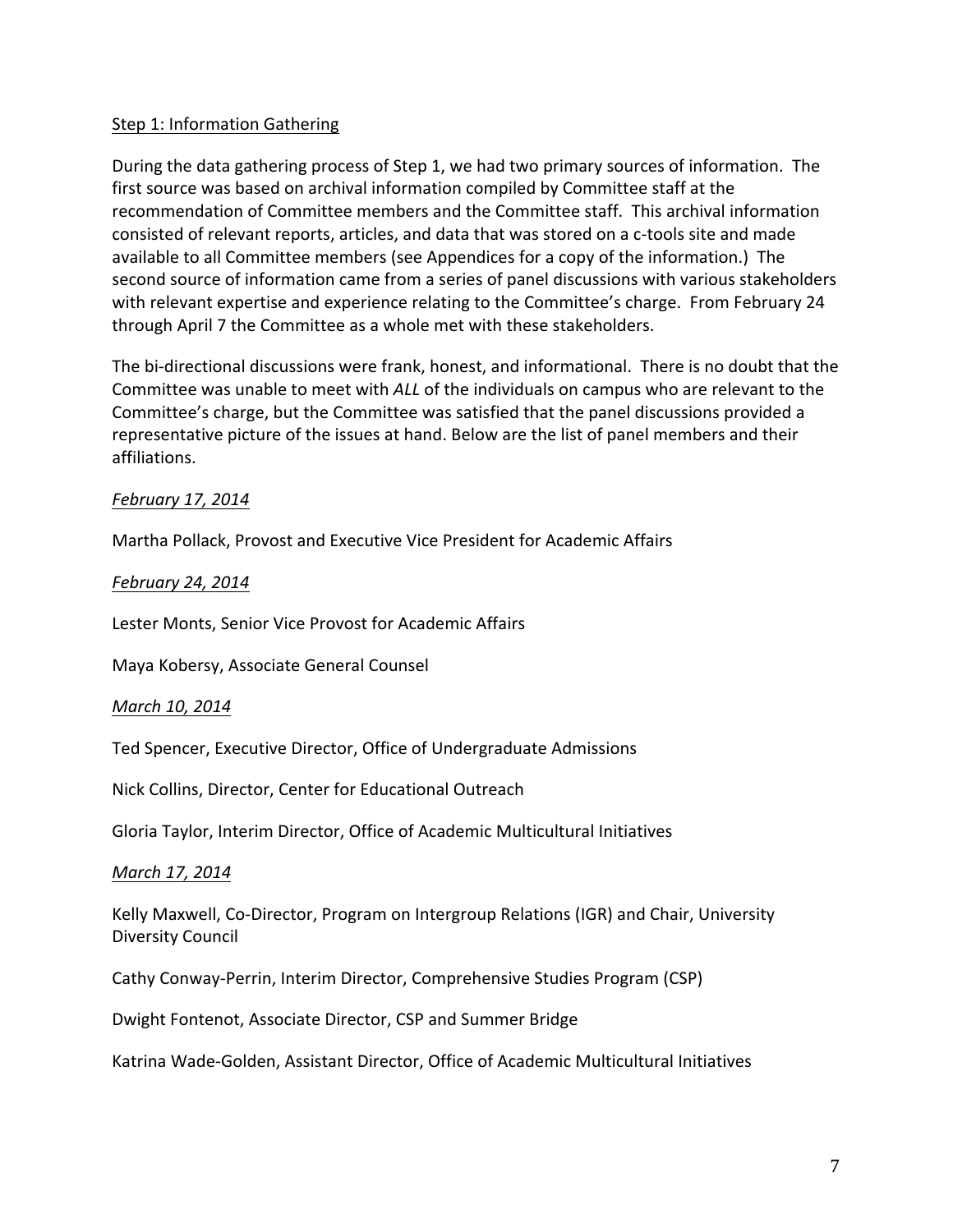# *Undergraduate Student Panel:*

Duane Gardner, Engineering undergraduate student Robert Greenfield IV, Engineering undergraduate student Chloe Brown, LSA undergraduate student Anna Garcia, LSA undergraduate student Aliza Hirani, LSA undergraduate student Alex Ngo, LSA undergraduate student Austin McCoy, Rackham graduate student *March 19, 2014* 

Abby Stewart, Professor of Women's Studies, LSA; Director of ADVANCE

Terry McDonald, former dean of LSA; Director of Bentley Library

Alec Gallimore, Associate Dean and Arthur F. Thurnau Professor, Engineering

#### *March 24, 2014*

Joint Meeting with members of the Vice Provosts and Associate Deans Group Diversity Programs Subcommittee:

Derek Collins, LSA, Chair

Carla O'Connor, School of Education

Alan Deardorff, Ford School

James Holloway, Vice Provost for Global and Engaged Learning

*April 7, 2014*

Royster Harper, Vice President for Student Life

### Step 2: Conclusions

The Committee as a whole met several times to discuss general conclusions that could be drawn from our interactions with the panelists and information provided on the c-tools site. First, a set of general conclusions was discussed with the Committee as a whole. Next, the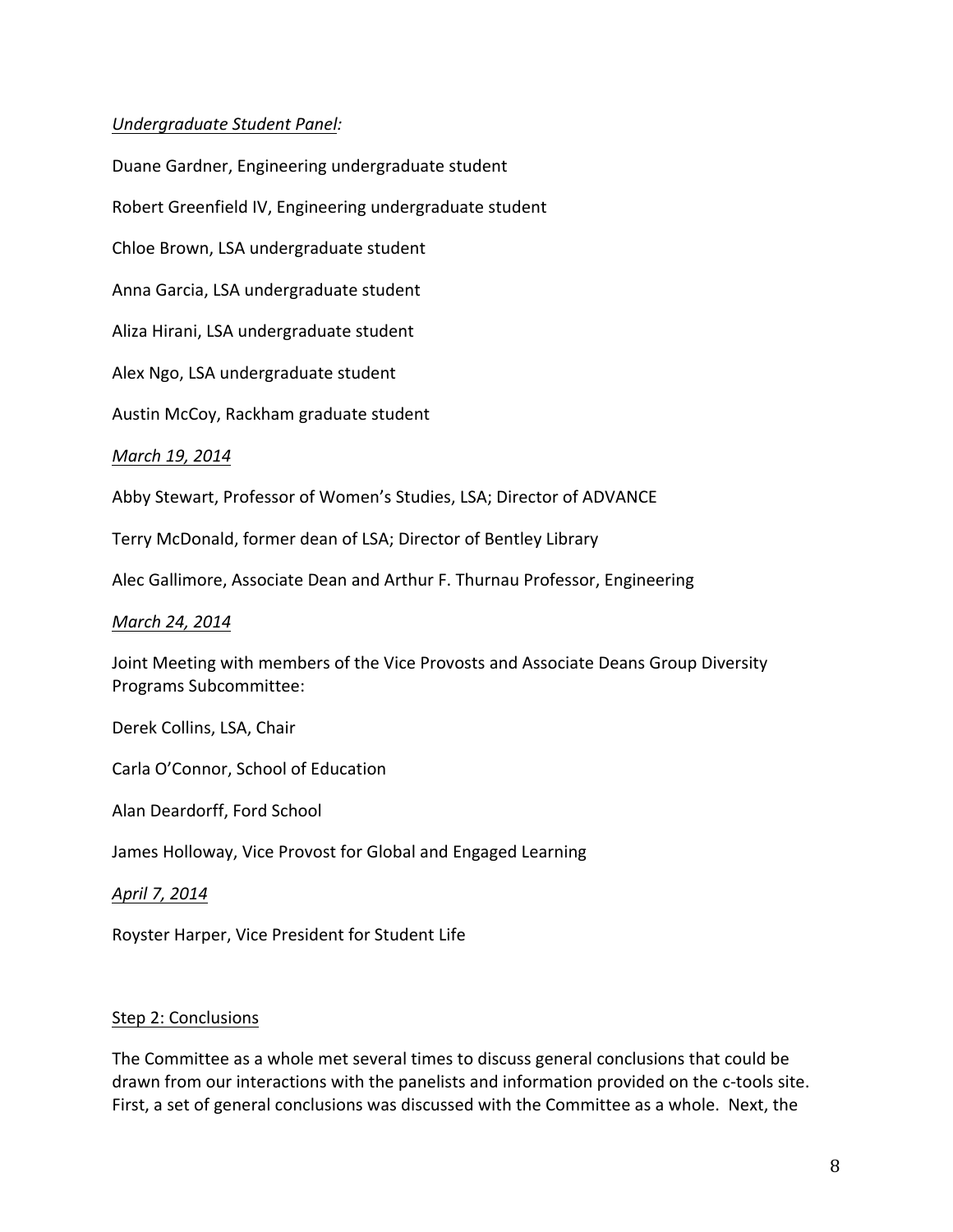three sub-groups met individually to discuss specific conclusions relating to their themes. Finally, these specific conclusions were discussed and refined by the Committee as a whole.

## Step 3: Recommendations

A process similar to that described for Step 2 was employed to develop general and specific recommendations. 

# **Conclusions**

## General Conclusions

- 1. Across the University, there are many programs and efforts designed to promote diversity, equity, and inclusion across almost all units on campus. Despite these efforts, the University has much work to do:
	- a. to meet our long-standing commitment to develop a campus community that is diverse with regard to the backgrounds of the students, faculty, and staff;
	- b. to assure our processes are equitable with respect to the opportunities afforded to all faculty, students, and staff;
	- c. to assure that students, faculty, and staff are, as our vision states, welcomed, respected and nurtured in their academic and social development.

As a result, the University must commit to further support existing efforts and programs that have demonstrated success; reform or terminate existing efforts and programs that have proved to be less effective; and invest in developing new efforts and programs that show promise for success.

- 2. There is relatively little coordination of efforts across programs both within and across schools. This lack of coordination makes it difficult to achieve successful outcomes for individual students when those outcomes are dependent upon the efforts of multiple units (e.g., student outreach, admissions, financial aid). The lack of coordination also makes it difficult for units to share best practices regarding what is and what is not successful. Finally, there is little capacity to share data on individual students across various support programs.
- 3. There is a relative dearth of data from which to evaluate (in all forms) the success and efficacy of our existing efforts. This dearth of information makes it impossible to coordinate efforts, develop a strategic plan, or assess progress (or the lack of it).
- 4. While central administration offers some resources (e.g. PFIP) as incentives for schools and colleges to engage in diversity-enhancing activities, there appear to be few negative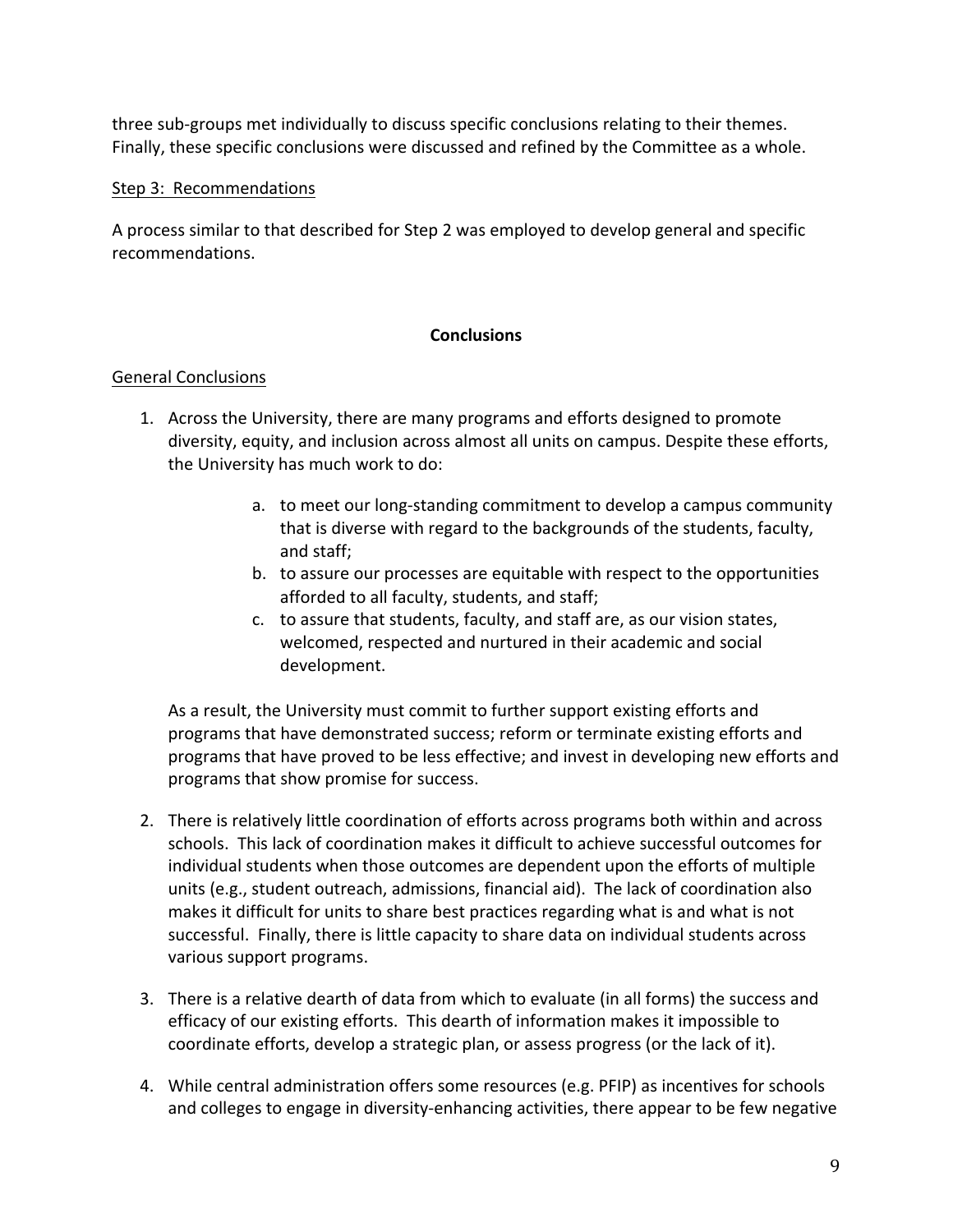consequences for schools and college who choose not to engage in diversity-enhancing activities. Consequently, deans are not held accountable for the diversity-related efforts (good or bad) of their units. As a result, there remains significant variability in the extent to which various schools and colleges are committed to and successful at promoting diversity-enhancing activities.

- 5. The largely decentralized nature of the University makes it difficult for individual students, faculty, and staff to be aware of all the diversity-relevant resources and services available to them on campus. As a result, too many individuals are unable to access these potential resources and services. This is an especially acute issue for students, faculty, and staff from under-represented minority communities. This lack of effective communication of the resources that are available also helps to fuel a perception that the University is not committed to addressing these needs.
- 6. Many in the University community have used the passage of Proposal 2 as an inappropriate excuse for inactivity around diversity issues. There is significant confusion as to what can and cannot legally be done about diversity in the current climate. The tendency is for some individuals and units to be much less aggressive around diversity issues than may be allowed under the law.

# Student Recruitment Subcommittee Conclusions

- 1. The University's current efforts of outreach and pipeline development to secondary schools in Michigan and in key cities nationally have not developed a large enough pool of students from under-represented backgrounds who have the necessary academic profile under the current admissions criteria to produce sufficiently diverse classes of admitted students.
- 2. The University is not competitive enough in its recruitment and financial aid offerings for out-of-state students from under-represented backgrounds. Proposal 2-related restrictions make recruiting out-of-state students from under-represented backgrounds particularly difficult.

# Student Climate and Retention Subcommittee Conclusions

1. The overall campus culture, including the rules and informal practices in schools and departments across the university, has created conditions that make it particularly challenging to create a more inclusive campus climate. Unfortunately, our classrooms are often spaces where many of our students experience persistent micro-aggressions as a result of their race/ethnicity, gender, sexual orientation, and/or disability status. As a result of poor pedagogical training, instructors (faculty, lecturers, and GSIs) often unwittingly exacerbate these experiences of victimization for many students. Too few instructors have the training and skills to teach in a diverse classroom.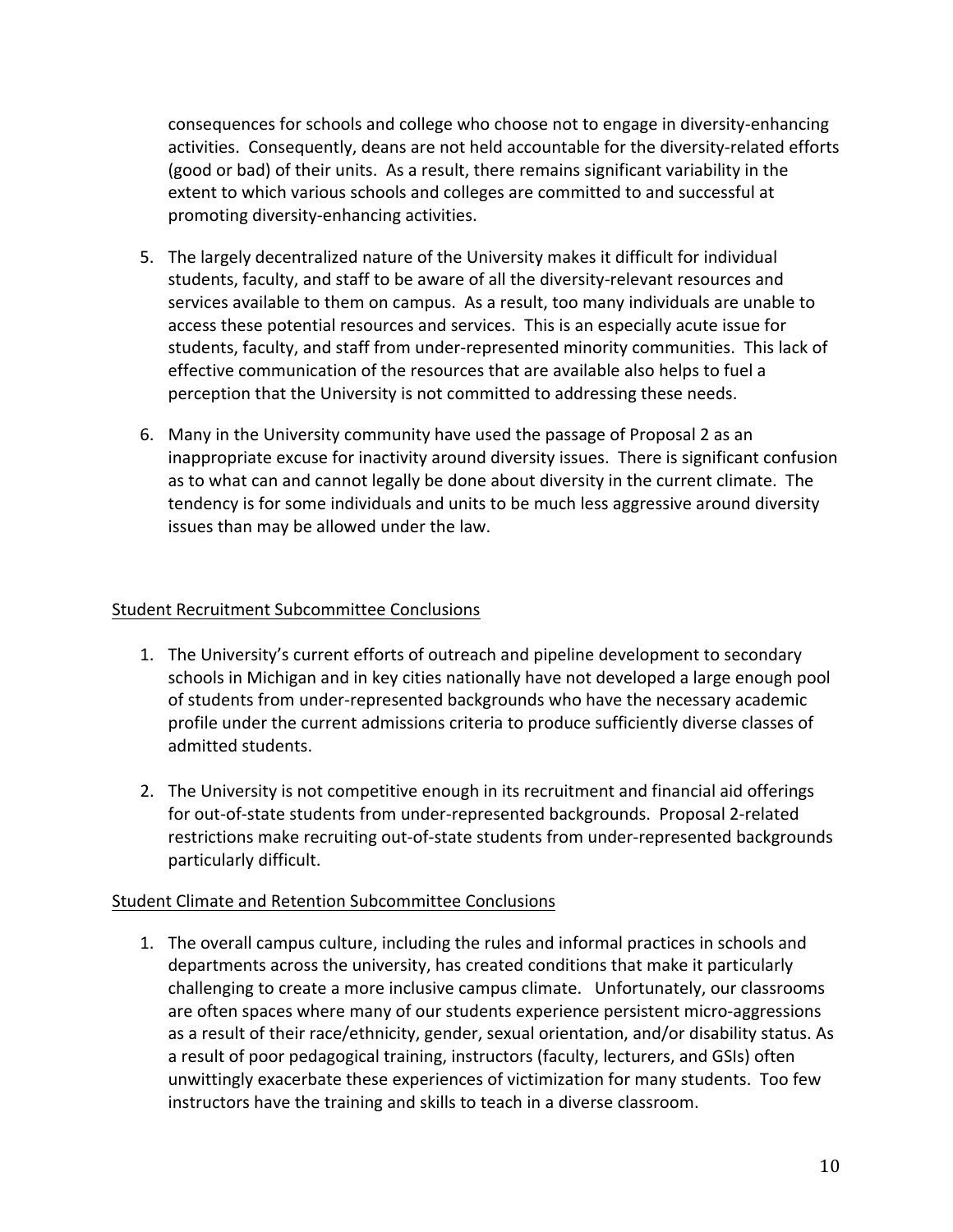2. Too little focus is placed on providing academic support for students that will result in ALL students' reaching their full potential. The current measures of success for our diversity efforts focus almost exclusively on the number of students matriculating into and graduating from the institution to the exclusion of the assessment of whether true exit parity has been reached, such that there are no group differences in academic outcomes other than graduation (e.g., grades, majors, internship, job, and graduate school opportunities). This requires the University to take seriously the societal group disparities in K-12 educational opportunities in providing, planning, and executing sufficient academic support for *ALL* students.

## Faculty Recruitment and Retention Subcommittee Conclusions

- 1. The University as a whole needs to do a better job in recruiting, hiring, and retaining a diverse faculty. Although there are examples of departments and other units that are successful in developing and maintaining a diverse faculty, these units are the exception rather than the rule. Too few units are utilizing existing resources (e.g., STRIDE: Strategies and Tactics for Recruiting to Improve Diversity and Excellence; PFIP) and best practices to develop diverse candidate pools with respect to race, ethnicity, and gender.
- 2. Minority faculty, and faculty from other underrepresented groups, are disproportionately called upon to take on service roles that are related to issues of diversity. Unfortunately, these roles are often under-valued within their units and the academy at large. At the same time, faculty from underrepresented groups are provided fewer opportunities to engage in service roles that are more highly-valued (i.e. academic leadership roles).

### **Recommendations**

These recommendations are proposed at various stages of readiness, expense, and time frame. Some recommendations require further work, including the formations of committees to help plan and implement the ideas, while others can be implemented immediately. Although this report was originally commissioned by Provost Pollack, the implementation of these recommendations will require the full and enthusiastic support of not only the Provost, but also the President and the Deans of the University's Schools and Colleges.

The Committee submits these recommendations under the belief that these recommendations will be the stimulus and foundation for a general strategic diversity plan for the University. The Committee endorses Provost Pollack's expressed commitment that significant resources and attention will be devoted to the implementation of the recommendations put forth in this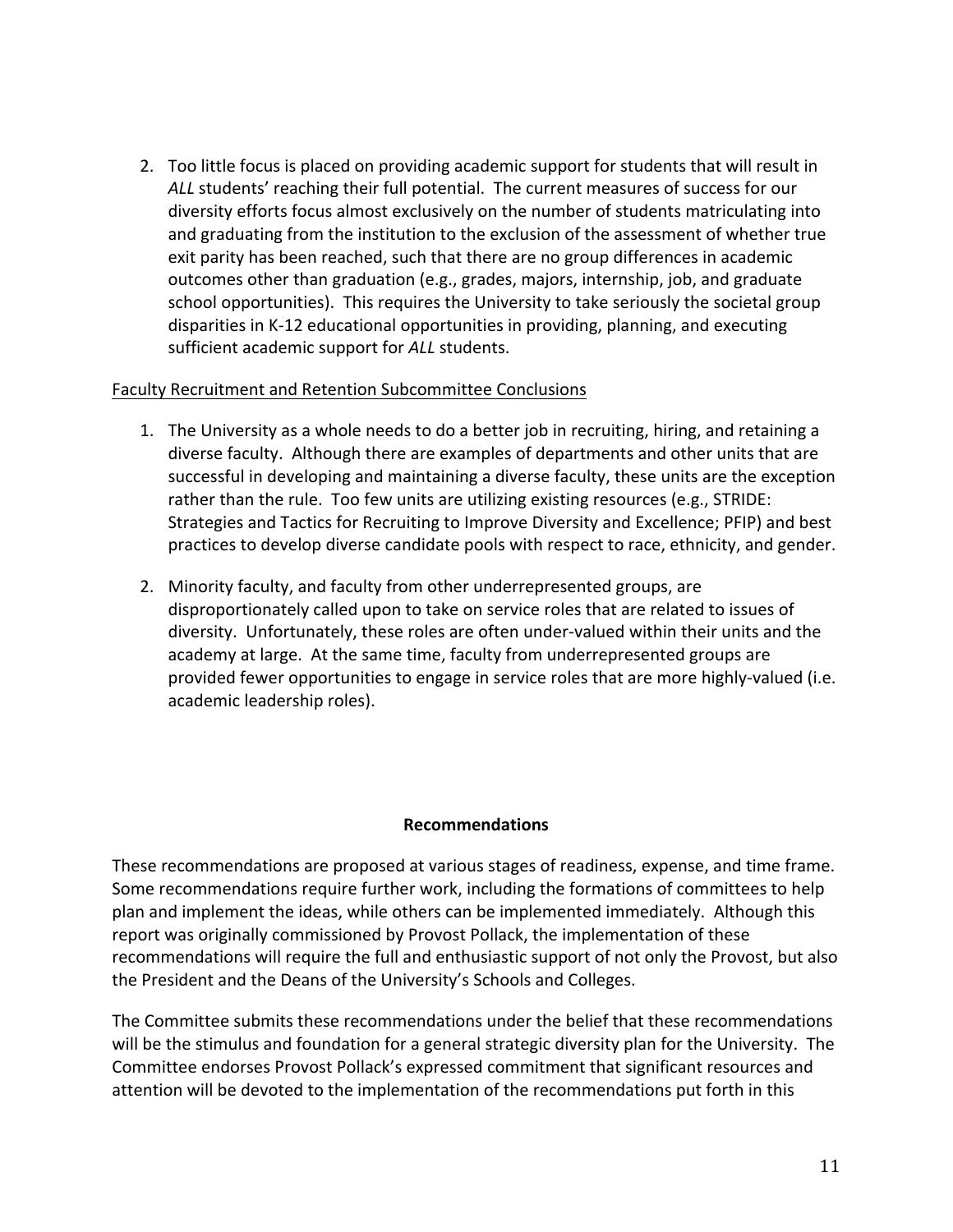report. The following recommendations represent necessary, but not sufficient, steps in helping the University of Michigan achieve its stated mission of being an institution that values diversity as a method of achieving excellence in learning, teaching, and scholarship for ALL.

The Committee recommends the following:

# General Recommendations

- 1. The Provost and Associate Vice President for Human Resources charge a committee (chaired by a staff member and comprised primarily of staff, but also including faculty and students) to examine the hiring, promotion, and climate for staff, including staff of color and staff who are part of other underrepresented groups at the University of Michigan. The committee will be empowered to make recommendations that the Provost and Associate Vice President for Human Resources will commit to considering.
- 2. The University develop a strategic plan for diversity (the Plan). The Plan must have buy-in at all levels of the University. The Plan must address issues related to the recruitment and retention of a diverse student body, faculty, and staff, as well as the development of a climate that promotes diversity, equity, and inclusion as a strategy for excellence. The Plan must have specific actions, goals, and timelines. In addition to a strategic plan at the level of central administration, each Dean must be responsible for developing a strategic plan for her/his School or College. In addition, the Dean must appoint an Associate Dean to be responsible for the day-to-day implementation of the unit's strategic plan. These Associate Deans should have a clearly defined relationship to the Vice Provost for Equity, Inclusion, and Academic Affairs.
- 3. The University launch a public campaign reaffirming the University's commitment to diversity as a core value. This campaign must include the University leadership (President and Provost) providing frequent, clear, and consistent public messages that diversity is a core value for the entire University. This message must be stated and evident throughout the University community.
	- a. The message that diversity is a core value of the University should be a part of recruitment materials for ALL students, faculty, and staff.
	- b. The orientation program for incoming students should include workshops for all students so they will learn how to interact with individuals who are different from themselves in a respectful and effective manner. These workshops should require ALL students to examine their own identities and the privilege associated with them, as well as provide concrete instruction on how to operate appropriately and effectively at a university that values diversity at its core. (Inter Group Relations and Office of Housing may be important groups in developing such a workshop.)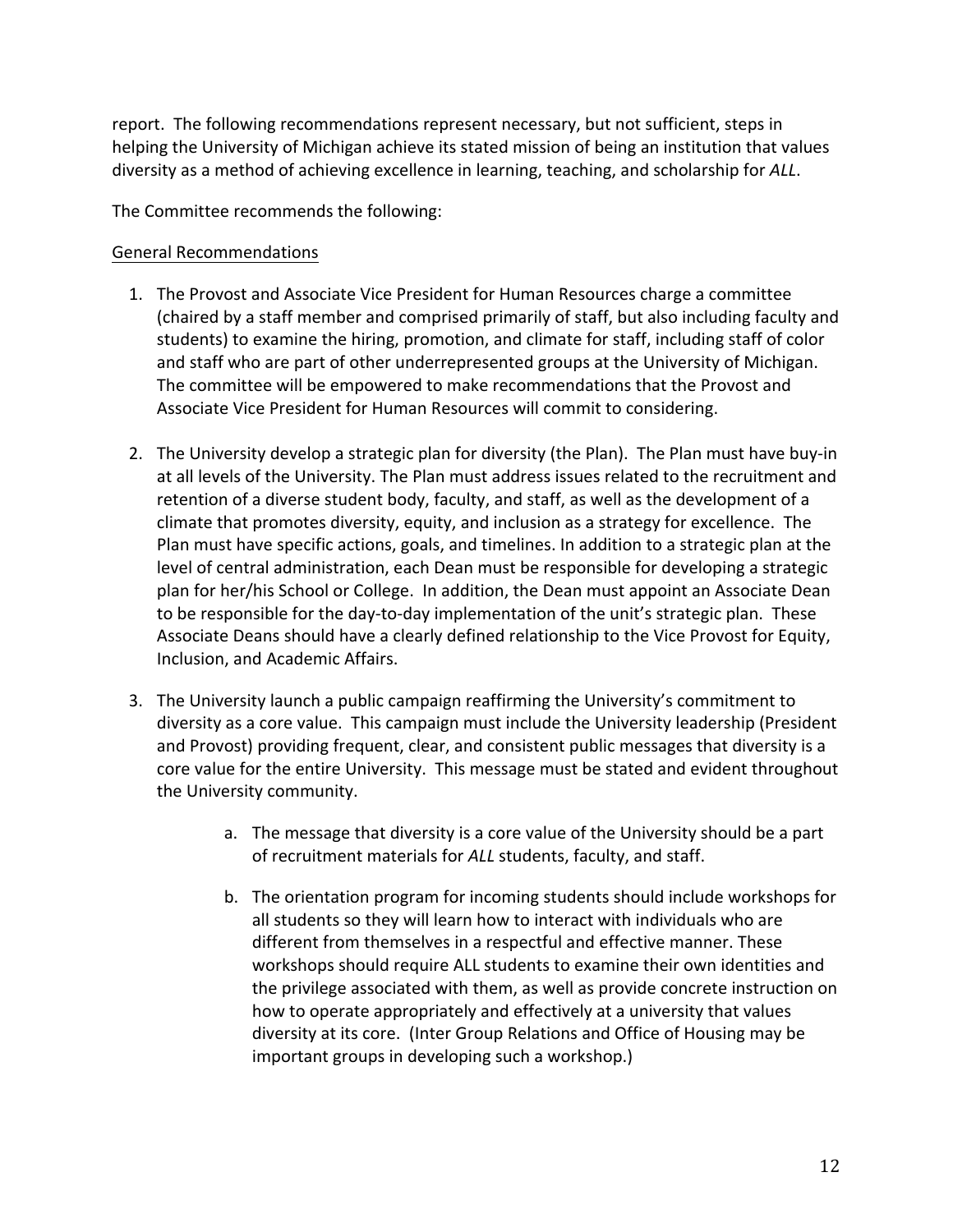- c. All staff should be provided with a professional development experience and training that addresses working in a diverse environment. These professional development experiences should require ALL staff to examine their own identities and the privilege associated with them, as well as provide concrete instruction on how to operate appropriately and effectively at a university that values diversity at its core. (Inter Group Relations, Office for Institutional Equity, and Human Resources may be important groups in developing such a workshop.)
- 4. The University leadership hold Schools and Colleges accountable for their performance (or lack thereof) around diversity, as well as continue to provide them with resources and tools to successfully promote diversity.
	- a. Demonstrated success with diversity-related issues should be a specific requirement for the appointment and re-appointment of all deans, as well as an important part of their annual merit review process.
	- b. Schools and colleges, in consultation with the Provost's office, must report on progress related to their strategic diversity plan as part of the annual budget review process. The school and college's performance with respect to the plan must play a consequential role in the overall budget of the school.
- 5. The Provost fund a central unit to provide systematic, continuous evaluation of existing diversity and academic support programs. Currently, most programs do not have the expertise or resources in-house to provide the kind of evaluation that is essential to the planning process. In lieu of developing a new central unit, the Provost may consider hiring existing resources on campus to provide these services. Regardless, there must be a commitment of resources to address this critical need.

# Student Recruitment Recommendations:

- 6. The University invest significantly into existing and new programs that build partnerships and relationships with targeted school districts in Michigan and out-of-state to increase the pipeline of college-ready underrepresented minority students as well as firstgeneration students.
- 7. The Provost charge a taskforce to evaluate the existing undergraduate admissions criteria, as well as alternative indicators of academic excellence, to determine whether changes in existing criteria might yield more diverse but still qualified classes. The taskforce should be specifically charged with empirically comparing existing criteria with possible alternative criteria that may ameliorate the impact of existing group disparities in educational opportunities on the admission process, while still maintaining the University's commitment to educational excellence.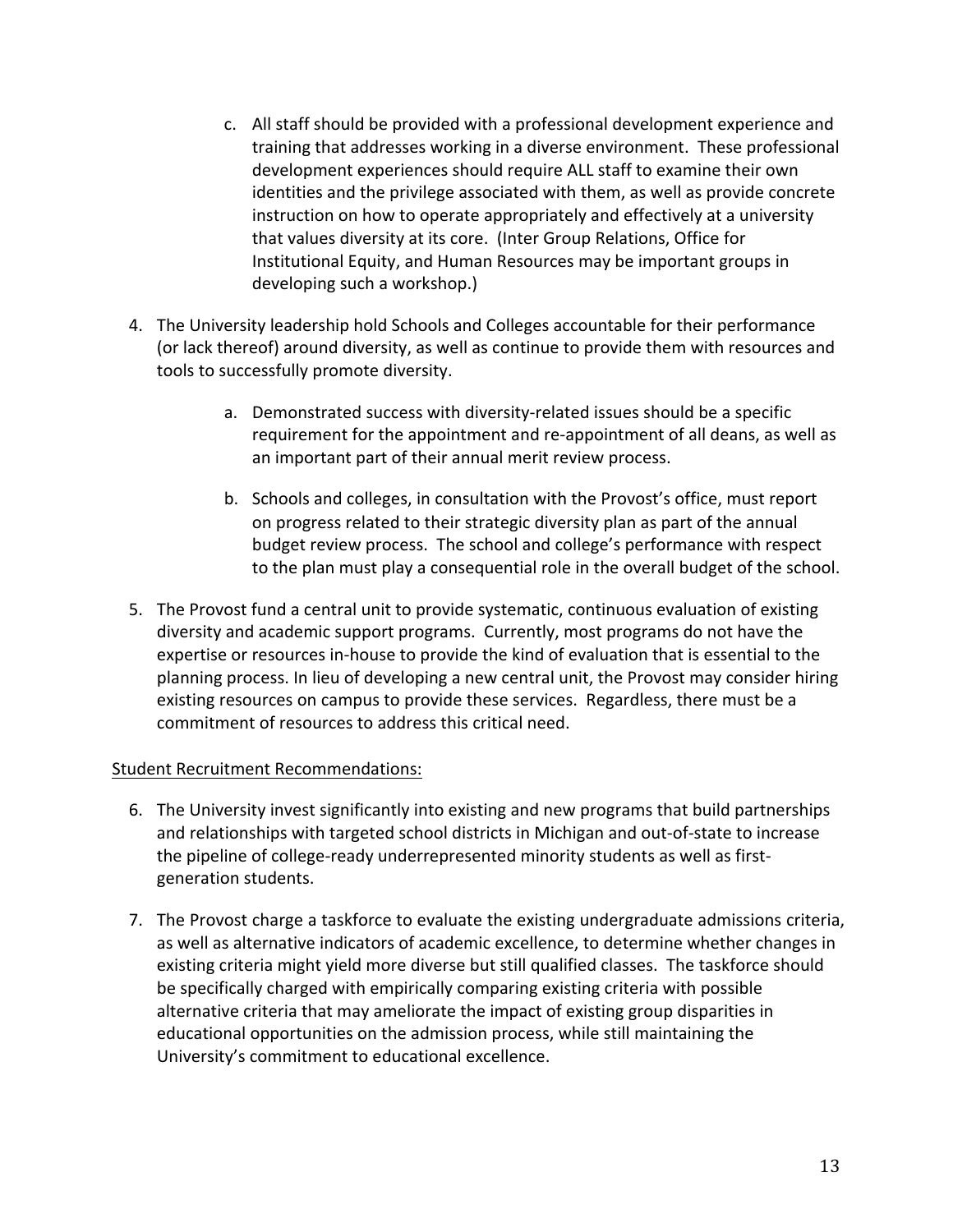# Student Climate & Retention Recommendations:

8. The University create a professional development program designed to enhance the teaching skills of all faculty. This professional development program would expose faculty to current best practices in classroom teaching. A fundamental aspect of this training experience would include training on how to effectively supervise a diverse classroom. It is further recommended that ALL teaching faculty be required to successfully complete the professional development program every 5 years in order to be certified to teach at the University. New faculty would be required to successfully complete such a program as part of their initial orientation process. Requiring teaching faculty to demonstrate a baseline level of competence is consistent with other requirements for professional development that faculty have to meet.

a. The Provost incentivize workshops, seminars, and other activities that encourage the development of expertise and training around the pedagogy of teaching a diverse student body (e.g., LSA Faculty Diversity Institute). Programs that are open to faculty across schools and colleges are especially valuable.

- 9. The Provost charge a taskforce composed of relevant students, faculty, staff, and administrators to assess the existing academic support structures and make recommendations regarding the following: whether or not the support structures are properly funded; whether they have adequate support plans to achieve outcome parity for all students; and the development of mechanisms for sharing individual student data and best practices across support structures.
- 10. The Provost create a single point-of-access (website) for members of the University community to obtain information and access resources related to diversity, inclusion, and equity, as well as resources related to supporting marginalized students. The current web presence is not adequate. This access site must provide concrete information including links to existing cites (e.g., directions on how and to whom to report incidents of harassment and discrimination).

# Faculty Recruitment & Retention Recommendations

- 11. The Provost require all deans to demonstrate their School's or College's robust participation in the Provost's Faculty Initiatives Program (PFIP) and expand Provost funding for that program as needed. In addition, establish a pool of financial resources to incentivize departments and faculty recruitment committees to attract and retain diverse faculty and/or create a climate of inclusiveness (e.g.,  $3^{rd}$  Century Initiative Program for Diversity, Equity, and Inclusion; Rackham's Diversity Allies grants).
	- a. The President and Provost significantly promote and expand the President's Postdoctoral Fellowship Program (PPFP) beyond the STEM fields to include all units. Active participation in the PPFP to be measured as part of dean and department chair yearly review procedures.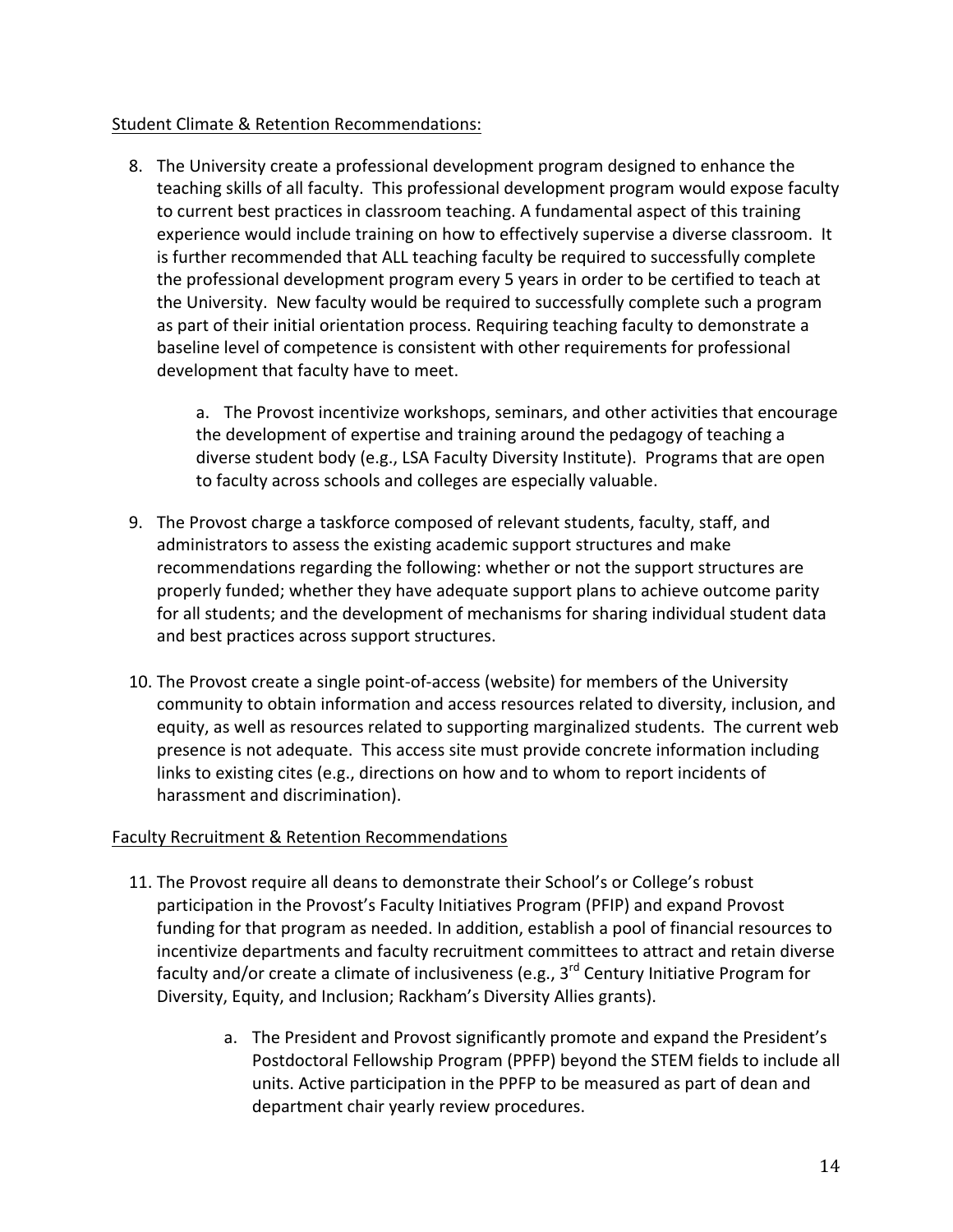- 12. The Provost require all Schools and Colleges to evaluate their existing faculty search processes and propose new procedures designed specifically to develop more diverse pools of applicants. Schools and Colleges should utilize existing resources (e.g., STRIDE, NextProf at College of Engineering) to assist in the development of effective policies and practices.
- 13. Given that diversity is a core University value, the Provost Office should include materials demonstrating the candidates' diversity-related activities as an explicit requirement for all tenure and promotion dossiers.
	- a. Deans should be encouraged to include faculty and staff diversity efforts as part of the faculty annual review process.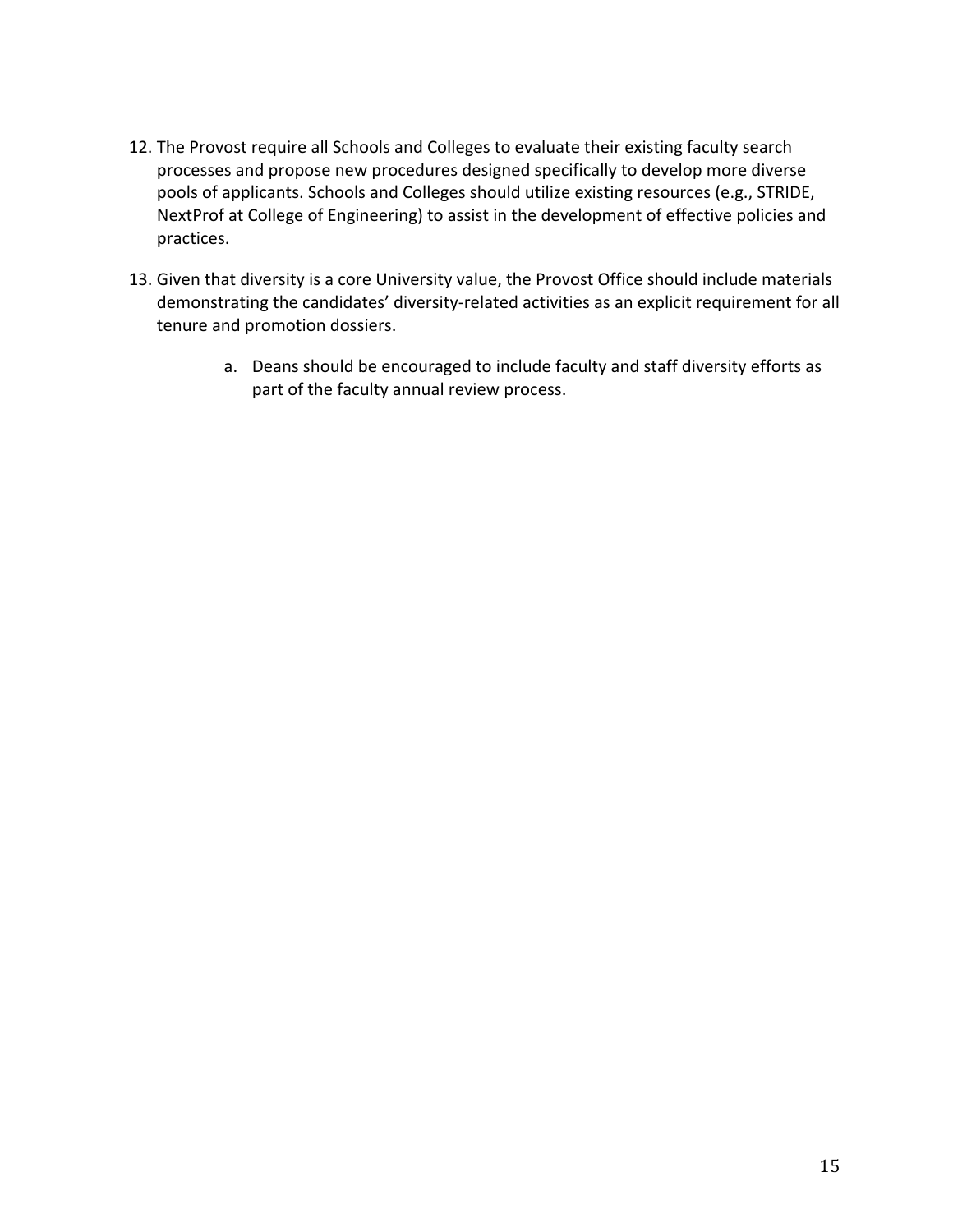# **Appendix A: Summary of Recommendations**

| <b>Recommendations</b>                                                                                                                                                                                                                                                                                                                                                                                                                                                                                                                                                                                                                                                                                                                                                                                                                                                                                            | Implementation<br><b>Horizon</b>                                                                 | <b>Estimated Cost</b><br><b>Needed</b> |
|-------------------------------------------------------------------------------------------------------------------------------------------------------------------------------------------------------------------------------------------------------------------------------------------------------------------------------------------------------------------------------------------------------------------------------------------------------------------------------------------------------------------------------------------------------------------------------------------------------------------------------------------------------------------------------------------------------------------------------------------------------------------------------------------------------------------------------------------------------------------------------------------------------------------|--------------------------------------------------------------------------------------------------|----------------------------------------|
| The Provost and Associate Vice President for Human Resources charge a committee<br>1.<br>(chaired by a staff member and comprised primarily of staff, but also including<br>faculty and students) to examine the hiring, promotion, and climate for staff,<br>including staff of color and staff who are part of other underrepresented groups at<br>the University of Michigan. The committee will be empowered to make<br>recommendations that the Provost and Associate Vice President for Human<br>Resources will commit to considering.                                                                                                                                                                                                                                                                                                                                                                      | Immediate                                                                                        | Minimal<br>One-Time/Non-<br>recurring  |
| 2. The University develop a strategic plan for diversity (the Plan). The Plan must have<br>buy-in at all levels of the University. The Plan must address issues related to the<br>recruitment and retention of a diverse student body, faculty, and staff, as well as<br>the development of a climate that promotes diversity, equity, and inclusion as a<br>strategy for excellence. The Plan must have specific actions, goals, and timelines. In<br>addition to a strategic plan at the level of central administration, each Dean must be<br>responsible for developing a strategic plan for her/his School or College. In<br>addition, the Dean must appoint an Associate Dean to be responsible for the day-to-<br>day implementation of the unit's strategic plan. These Associate Deans should have<br>a clearly defined relationship to the Vice Provost for Equity, Inclusion, and Academic<br>Affairs. | Immediate to<br>Long-term: Will<br>need to develop<br>campus-wide<br>opportunities for<br>input. | Minimal<br>One-Time/Non-<br>recurring  |
| The University launch a public campaign reaffirming the University's commitment to<br>3.<br>diversity as a core value. This campaign must include the University leadership<br>(President and Provost) providing frequent, clear, and consistent public messages                                                                                                                                                                                                                                                                                                                                                                                                                                                                                                                                                                                                                                                  | Immediate                                                                                        | Moderate<br>Long-Term                  |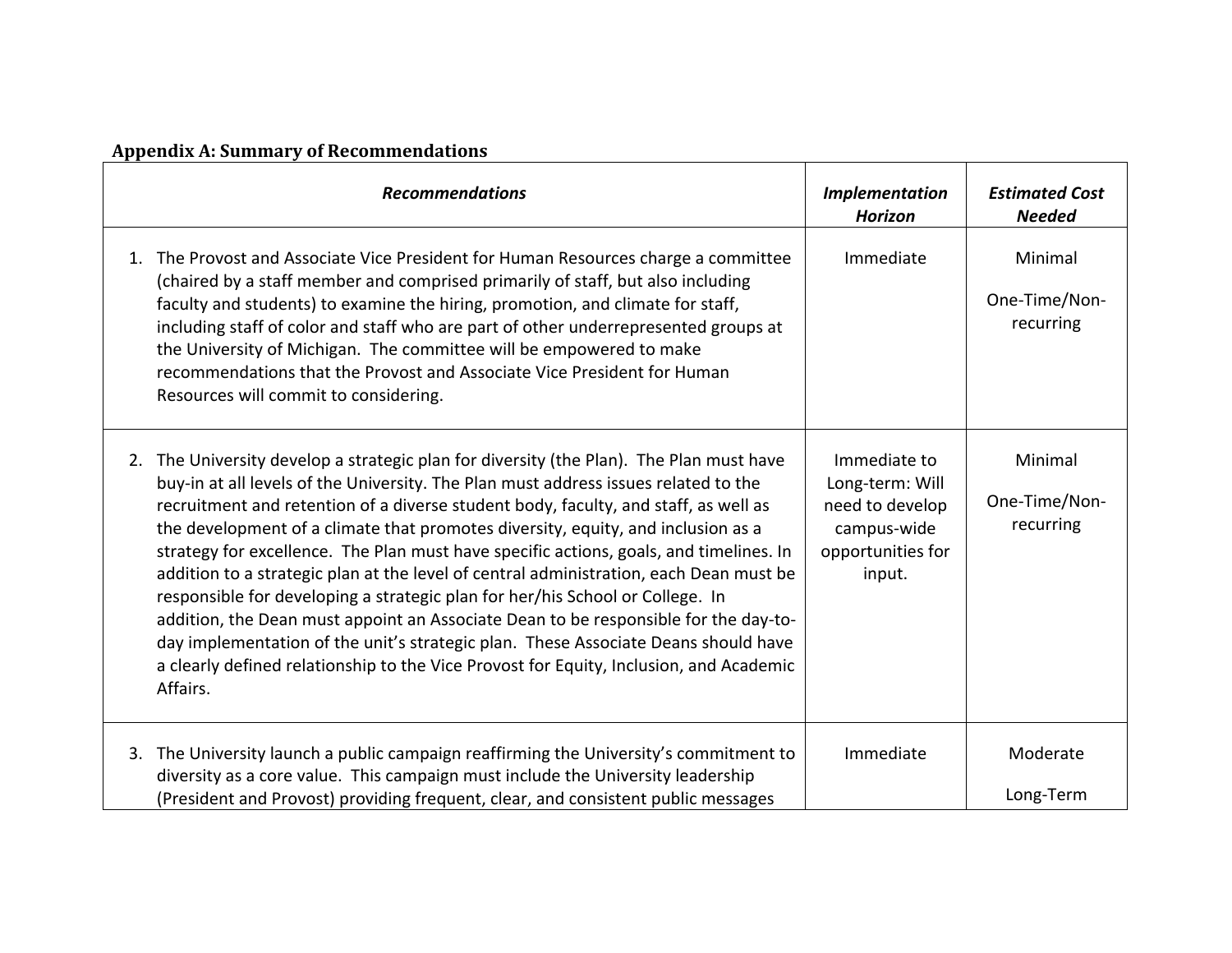| that diversity is a core value for the entire University. This message must be stated<br>and evident throughout the University community.                                                                                                                                                                                                                                                                                                                                                                                      |                                                                                                                                | Recurring                                            |
|--------------------------------------------------------------------------------------------------------------------------------------------------------------------------------------------------------------------------------------------------------------------------------------------------------------------------------------------------------------------------------------------------------------------------------------------------------------------------------------------------------------------------------|--------------------------------------------------------------------------------------------------------------------------------|------------------------------------------------------|
| 4. The University leadership hold Schools and Colleges accountable for their<br>performance (or lack thereof) around diversity, as well as continue to provide them<br>with resources and tools to successfully promote diversity.                                                                                                                                                                                                                                                                                             | Short Term: Will<br>need to build into<br>current budget<br>and hiring<br>practices.                                           | Minimal to<br>Moderate<br>Long-Term<br>Recurring     |
| 5. The Provost fund a central unit to provide systematic, continuous evaluation of<br>existing diversity and academic support programs. Currently, most programs do not<br>have the expertise or resources in-house to provide the kind of evaluation that is<br>essential to the planning process. In lieu of developing a new central unit, the<br>Provost may consider hiring existing resources on campus to provide these services.<br>Regardless, there must be a commitment of resources to address this critical need. | Short Term to<br><b>Medium Term</b>                                                                                            | Moderate to<br>Significant<br>Long-Term<br>Recurring |
| 6. The University invest significantly into existing and new programs that build<br>partnerships and relationships with targeted school districts in Michigan and out-of-<br>state to increase the pipeline of college-ready underrepresented minority students<br>as well as first-generation students.                                                                                                                                                                                                                       | Immediate to<br>Long-Term: Will<br>need a review of<br>existing programs<br>and<br>recommendations<br>for continued<br>support | Significant<br>Long-Term<br>Recurring                |
| 7. The Provost charge a taskforce to evaluate the existing undergraduate admissions<br>criteria, as well as alternative indicators of academic excellence, to determine<br>whether changes in existing criteria might yield more diverse but still qualified                                                                                                                                                                                                                                                                   | Immediate to<br>Short-Term                                                                                                     | Moderate to<br>Significant                           |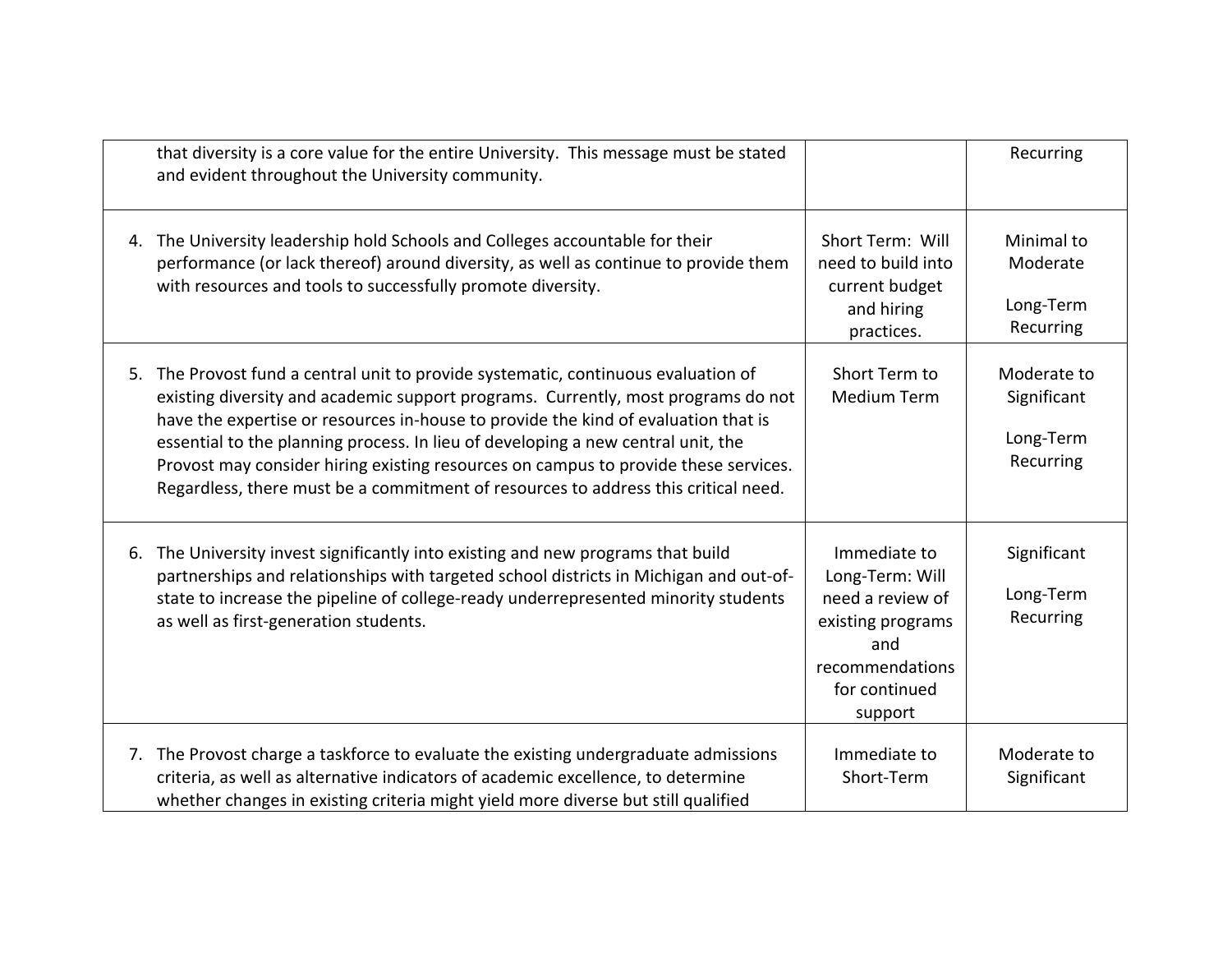| classes. The taskforce should be specifically charged with empirically comparing<br>existing criteria with possible alternative criteria that may ameliorate the impact of<br>existing group disparities in educational opportunities on the admission process,<br>while still maintaining the University's commitment to educational excellence.                                                                                                                                                                                                                                                                                                                                                                                                                                                                                                                                      |                            | Long-Term<br>Recurring                                                                     |
|----------------------------------------------------------------------------------------------------------------------------------------------------------------------------------------------------------------------------------------------------------------------------------------------------------------------------------------------------------------------------------------------------------------------------------------------------------------------------------------------------------------------------------------------------------------------------------------------------------------------------------------------------------------------------------------------------------------------------------------------------------------------------------------------------------------------------------------------------------------------------------------|----------------------------|--------------------------------------------------------------------------------------------|
| 8. The University create a professional development program designed to enhance the<br>teaching skills of all faculty. This professional development program would expose<br>faculty to current best practices in classroom teaching. A fundamental aspect of this<br>training experience would include training on how to effectively supervise a diverse<br>classroom. It is further recommended that ALL teaching faculty be required to<br>successfully complete the professional development program every 5 years in order<br>to be certified to teach at the University. New faculty would be required to<br>successfully complete such a program as part of their initial orientation process.<br>Requiring teaching faculty to demonstrate a baseline level of competence is<br>consistent with other requirements for professional development that faculty have<br>to meet. | Short-Term to<br>Long-Term | Moderate<br>Long-Term<br>Recurring                                                         |
| 9. The Provost charge a taskforce composed of relevant students, faculty, staff, and<br>administrators to assess the existing academic support structures and make<br>recommendations regarding the following: whether or not the support structures<br>are properly funded; whether they have adequate support plans to achieve<br>outcome parity for all students; and the development of mechanisms for sharing<br>individual student data and best practices across support structures.                                                                                                                                                                                                                                                                                                                                                                                            | Immediate to<br>Short-Term | Moderate to<br>Significant<br>(Depending on<br><b>Task Force</b><br>Findings)<br>Recurring |
| 10. The Provost create a single point-of-access (website) for members of the University<br>community to obtain information and access resources related to diversity,                                                                                                                                                                                                                                                                                                                                                                                                                                                                                                                                                                                                                                                                                                                  | Short-Term                 | Minimal                                                                                    |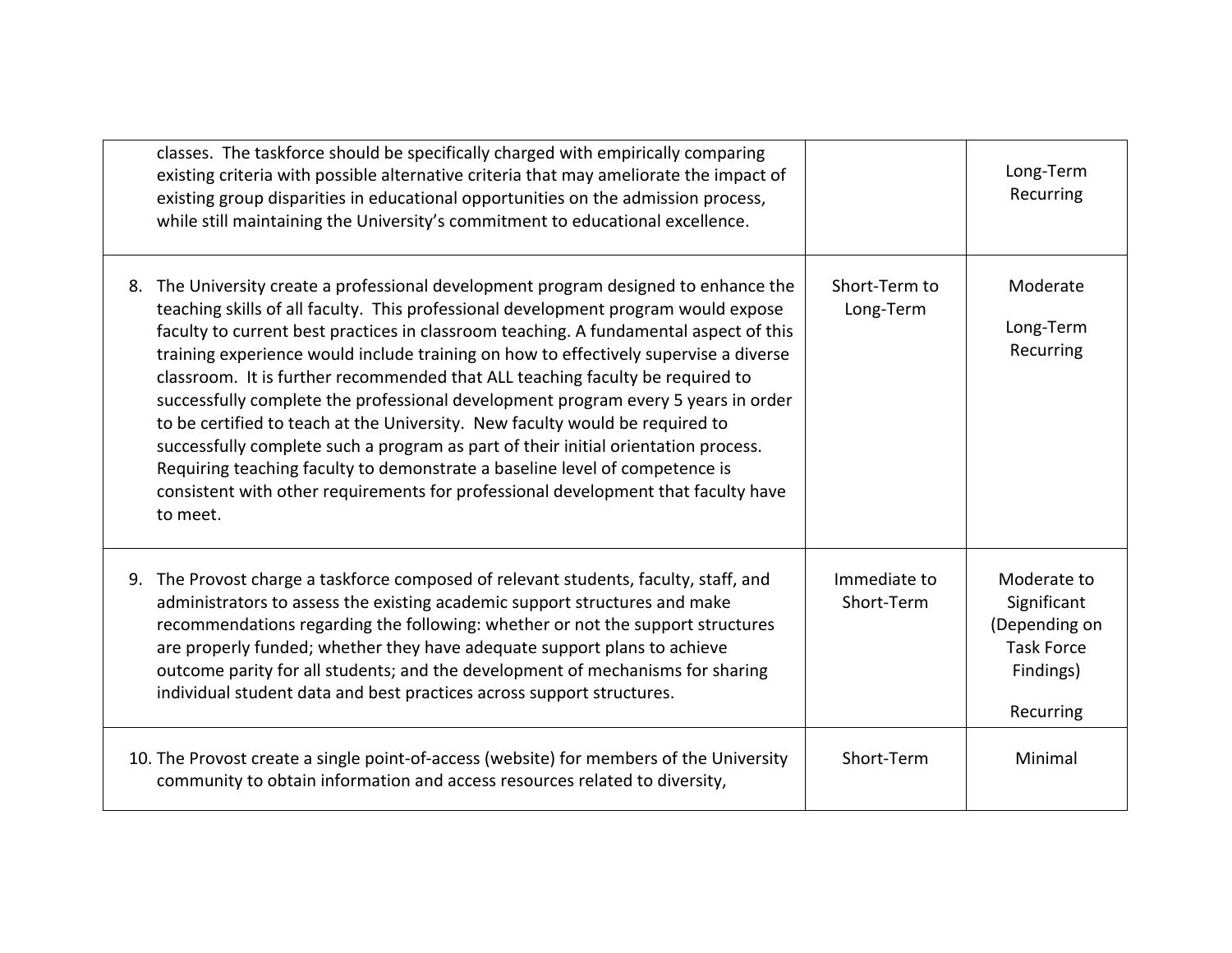| inclusion, and equity, as well as resources related to supporting marginalized<br>students. The current web presence is not adequate. This access site must provide<br>concrete information including links to existing cites (e.g., directions on how and to<br>whom to report incidents of harassment and discrimination).                                                                                                                                                                                                                                 |                                   | Long-Term<br>Recurring                |
|--------------------------------------------------------------------------------------------------------------------------------------------------------------------------------------------------------------------------------------------------------------------------------------------------------------------------------------------------------------------------------------------------------------------------------------------------------------------------------------------------------------------------------------------------------------|-----------------------------------|---------------------------------------|
| 11. The Provost require all deans to demonstrate their School's or College's robust<br>participation in the Provost's Faculty Initiatives Program (PFIP) and expand Provost<br>funding for that program as needed. In addition, establish a pool of financial<br>resources to incentivize departments and faculty recruitment committees to attract<br>and retain diverse faculty and/or create a climate of inclusiveness (e.g., 3 <sup>rd</sup> Century<br>Initiative Program for Diversity, Equity, and Inclusion; Rackham's Diversity Allies<br>grants). | Short-Term                        | Significant<br>Long-Term<br>Recurring |
| 12. The Provost require all Schools and Colleges to evaluate their existing faculty search<br>processes and propose new procedures designed specifically to develop more<br>diverse pools of applicants. Schools and Colleges should utilize existing resources<br>(e.g., STRIDE, NextProf at College of Engineering) to assist in the development of<br>effective policies and practices.                                                                                                                                                                   | Short to<br>Intermediate-<br>Term | Minimal<br>One-Time/Non-<br>recurring |
| 13. Given that diversity is a core University value, the Provost Office should include<br>materials demonstrating the candidates' diversity-related activities as an explicit<br>requirement for all tenure and promotion dossiers.                                                                                                                                                                                                                                                                                                                          | Intermediate-<br>Term             | Minimal                               |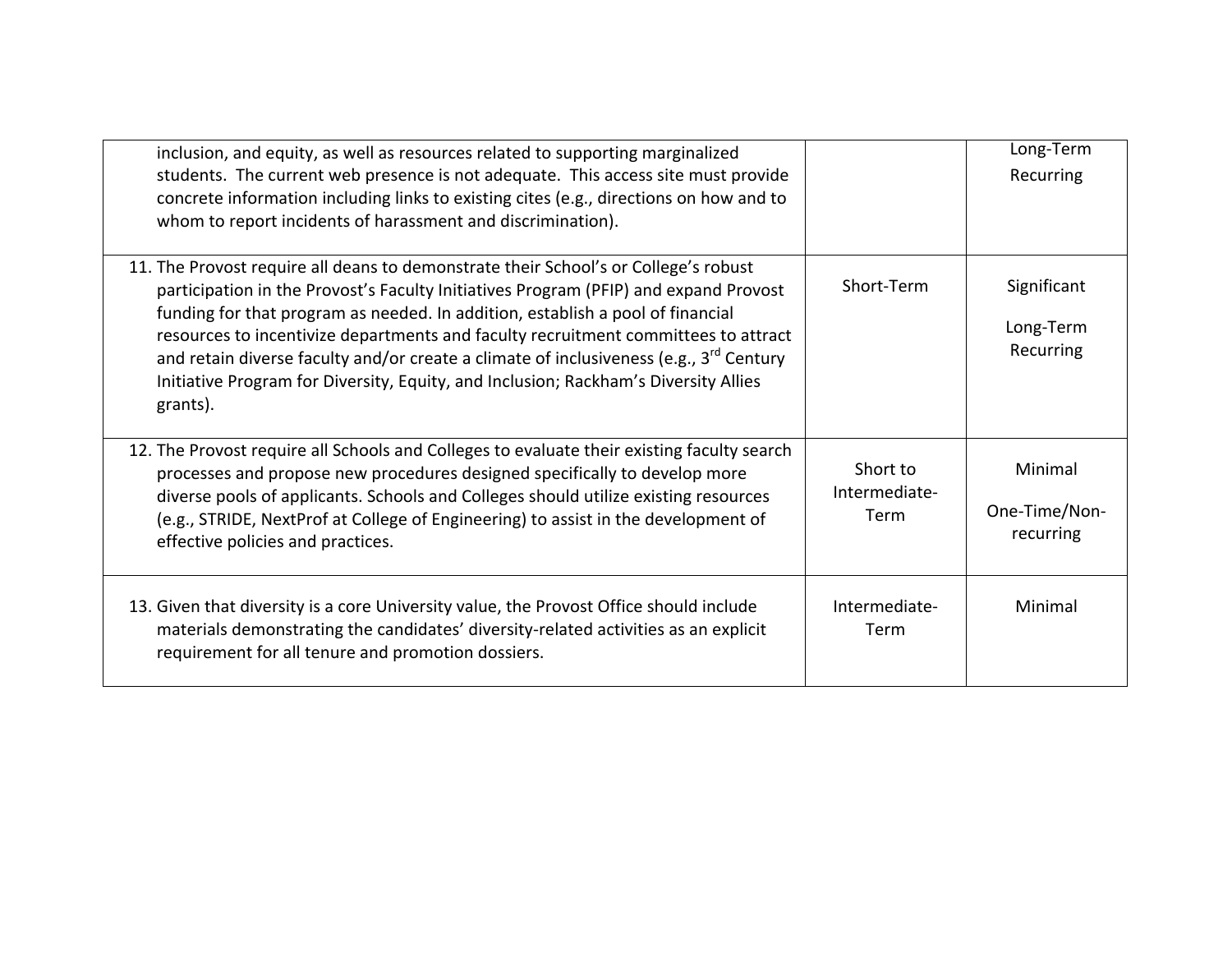# Appendix B: Charge to the Committee on Diversity, Equity, and Inclusion

The University of Michigan has a deep and abiding commitment to the values of diversity, equity, and inclusion. In November 2006, shortly after the passage of Proposal 2, the University Diversity Blueprints Task Force was formed and charged with developing fresh, innovative approaches to sustaining and enhancing diversity along a broad range of dimensions. The task force issued its report in March 2007, and in the years since then, many of its recommendations have been implemented, thanks to the commitment and hard work of many people across campus. Ongoing, important work on these topics continues through:

- the University Diversity Council, which oversees a rich set of activities focused on all areas of diversity;
- the Division of Student Life, which has a large number of important programs that address issues of identity and justice in the context of creating a diverse and inclusive campus;
- a task force of associate deans, who are assessing an inventory of campus diversity programs to provide insight on best practices that might be shared, as well as obstacles and gaps; and
- the work of many more individuals and organizations.

The Committee on Diversity, Equity, and Inclusion is being formed to complement this ongoing work, to bring more faculty directly into the conversation, and to respond to recent incidents on campus, and at other campuses across the nation, that highlight the work we still need to do to create the kind of community to which we aspire. We will ask the committee members to meet with representatives of the groups listed above, and will also share with them specific recommendations that have been made by the University Diversity Council.

The task for this committee is to develop a set of proposals for actions that that will let us jump start the next phase of our efforts to build a climate of inclusion and to address pipeline issues. Specifically, the committee should:

- Assess our progress since 2007, recognizing the hard work and success of many people and groups, and identify the most important remaining challenges and key next steps for progress.
- Recommend a set of 3-5 highest priority steps that we should take to address the challenges identified, and that can be implemented within the short term (1-2 years). The recommendations should include both steps that are bold, innovative, and frame-breaking and may require significant resources, as well as ones that are clearly feasible, incremental steps forward.
- Similarly, recommend a set of 3-5 steps that can be implemented in the medium term (2-3 years).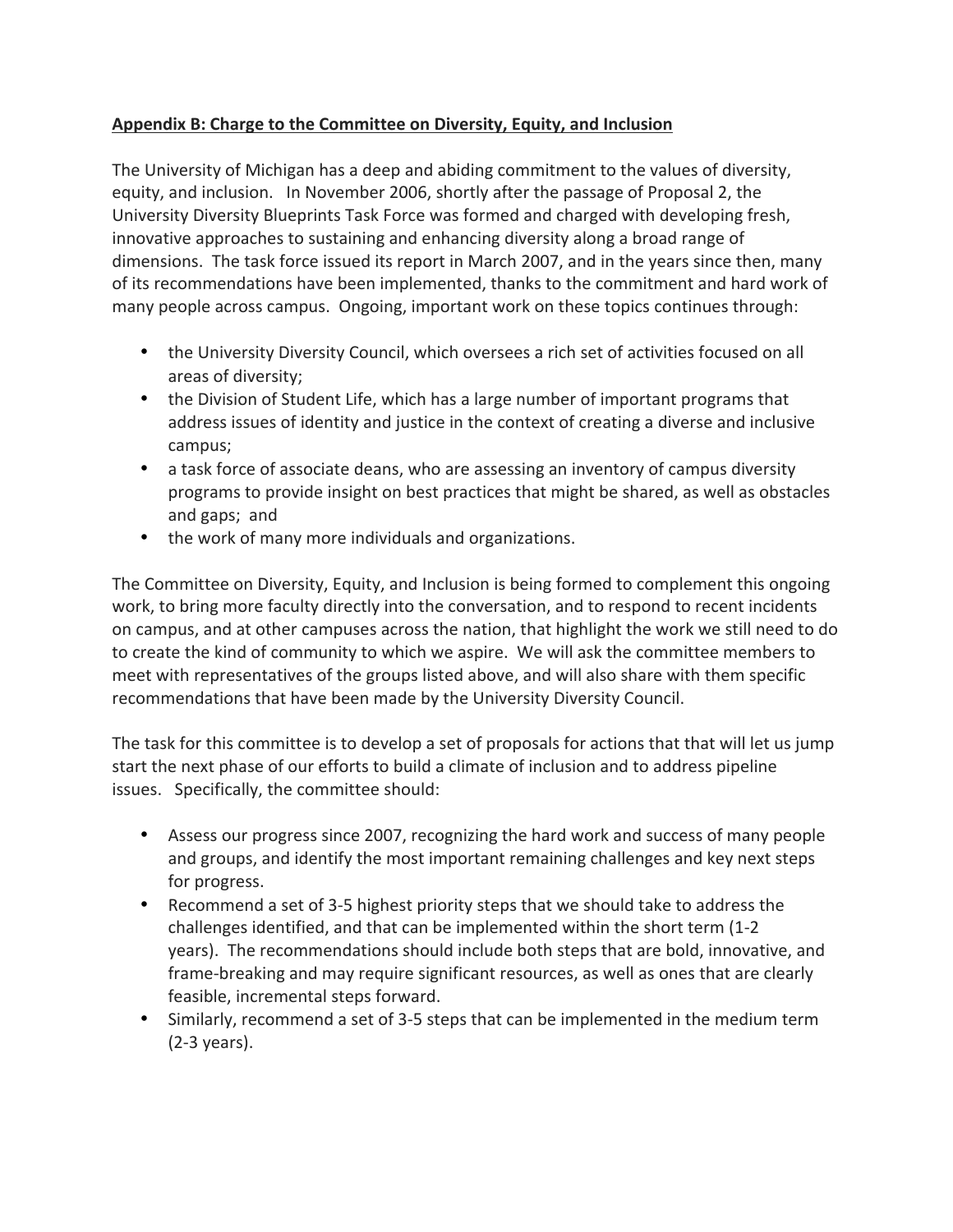Ideally, the proposed activities will span different challenges we face, include ones that arise both inside and outside the classroom and that involve both academics and student life: for example, they might focus on recruitment and retention, equitable teaching practices, academic and professional success, the student experience, the faculty and staff experience, and/or the fostering of constructive interactions among various groups so that all members of our community are able to benefit from our collective diversity.

The committee is asked to produce a set of recommendations by May 16, 2014. The challenges we face as we strive towards true diversity, equity, and inclusion are complex, and we recognize that the recommendations of this committee are not likely, by themselves, to entirely address them. But the work of identifying highest priority short- and near-term actions is extremely important, and can and will be followed up by longer-term strategic planning.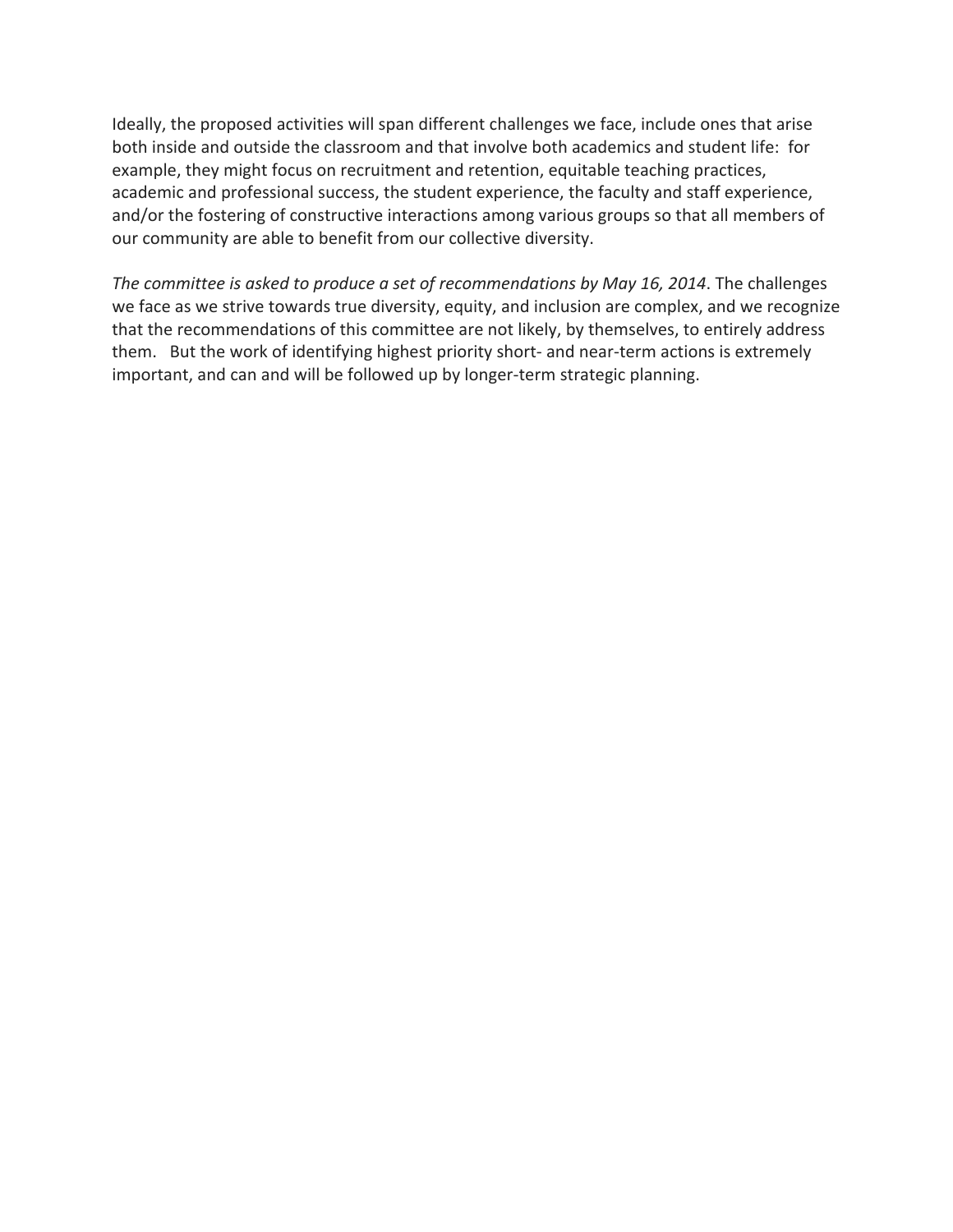Appendix C: President Mary Sue Coleman's Comments to Board of Regents, February **20, 2014**

http://record.umich.edu/articles/coleman-addresses-diversity-and-campus-climate-feb-20-remarks

Appendix D: Undergraduate Enrollment, University of Michigan Registrar's Office http://www.ro.umich.edu/report/13enrollmentsummary.pdf

# Appendix E: Campus Climate Survey (U-MAY) Data (large data file)

http://obp.umich.edu/wp-content/uploads/almanac/Almanac\_Ch7\_Dec2013.pdf